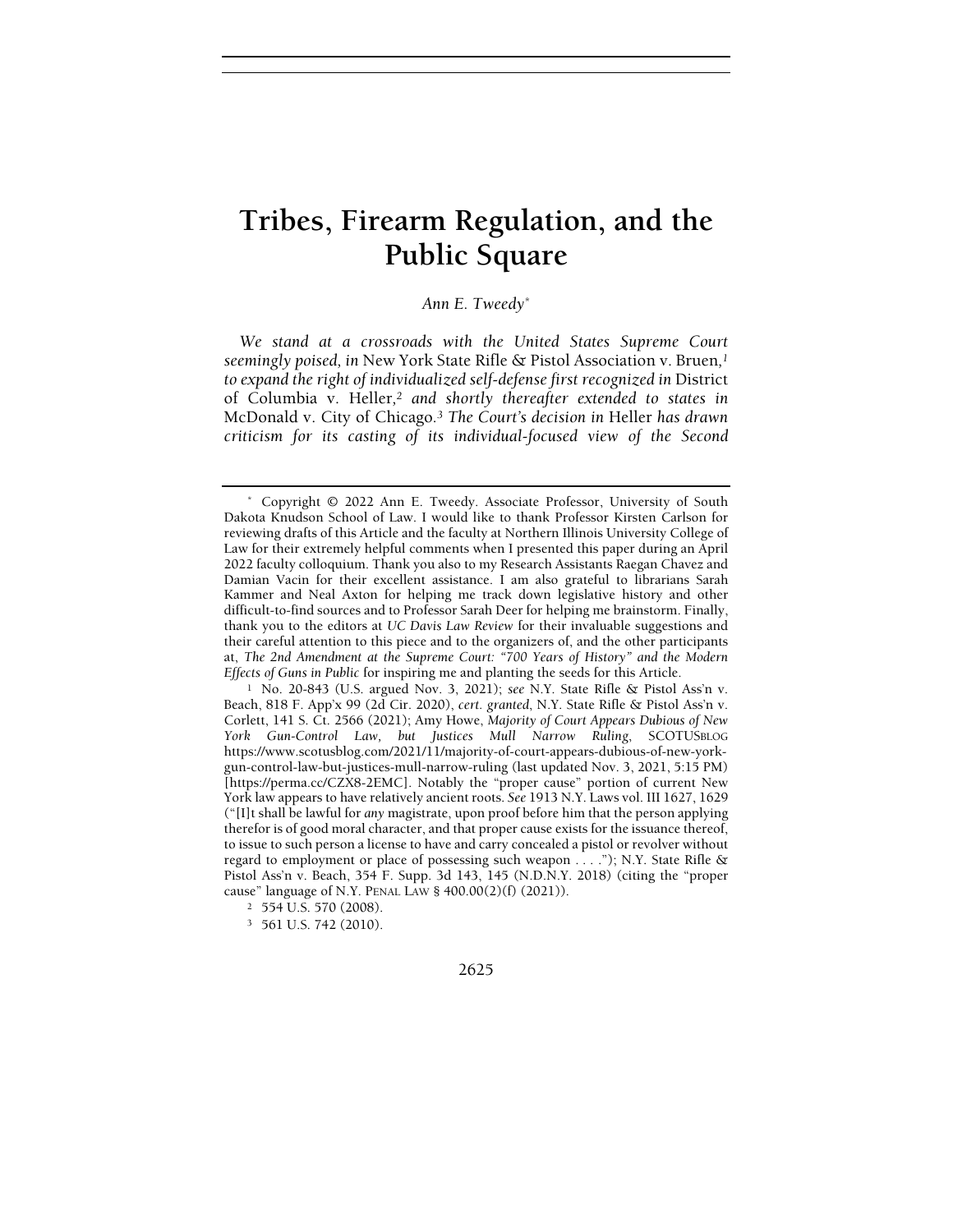Amendment<sup>4</sup> as rooted in history dating back to the drafting and ratification of the Amendment when, in fact, its interpretation appears to be of much more recent vintage.<sup>5</sup>

Putting these concerns to one side, however, another major problem with the notion of self-defense in the United States — and with the Second Amendment (which has come to be viewed as a codification of that right) — is that it is racialized. As we saw with the recent acquittal of Kyle Rittenhouse, a white teenager armed with an assault rifle who had traveled across state lines purportedly to maintain order at a protest and who ultimately killed two people and wounded a third, it appears that whites are much more likely to be able to make successful self-defense claims than are those of other races.<sup>6</sup> Although race disparities relating to self-defense are often viewed as a binary with privileged whites on one side of the equation and oppressed African-Americans on the other, the system of racial

<sup>6</sup> See Mario Koran, As Kyle Rittenhouse Walks Free, Kenosha Is Left to Pick Up the Pieces, GUARDIAN (Nov. 20, 2021, 1:39 EST), https://www.theguardian.com/usnews/2021/nov/20/as-kyle-rittenhouse-walks-free-kenosha-is-left-to-pick-up-the-pieces [https://perma.cc/8YER-FT4Z]; see also JOSEPH BLOCHER & REVA B. SIEGEL, GUNS AND DEMOCRACY: PROTESTS, INSURRECTION, AND THE SECOND AMENDMENT 3 (2021); Brett Lunceford, Armed Victims: The Ego Function of Second Amendment Rhetoric, 18 RHETORIC & PUB. AFFS. 333, 337 (2015) ("[R]ace has serious implications for how individuals can exercise their Second Amendment rights."); Ann Tweedy, Indian Tribes and Gun Regulation: Should Tribes Exercise Their Sovereign Rights to Enact Gun Bans or Stand-Your-Ground Laws?, 78 ALB. L. REV. 885, 906 (2015) [hereinafter Indian Tribes and Gun Regulation] (citing Patrik Jonsson, Racial Bias and 'Stand Your Ground' Laws: What the Data Show, CHRISTIAN SCI. MONITOR (Aug. 6, 2013), http://www.csmonitor. com/USA/Justice/2013/0806/Racial-bias-and-stand-your-ground-laws-what-the-datashow [https://perma.cc/75NJ-Q6KK]) ("[R]acial prejudice among juries against people of color, particularly blacks, who utilize stand-your-ground laws has been shown.").

<sup>4</sup> U.S. CONST. amend. II.

<sup>5</sup> See, e.g., Ann E. Tweedy, "Hostile Indian Tribes…Outlaws, Wolves…Bears…Grizzlies and Things Like That?" How the Second Amendment and Supreme Court Precedent Target Tribal Self-Defense, 13 U. PA. J. CONST. L. 687, 693 & n.10 (Mar. 2011) [hereinafter Hostile Indian Tribes] (citing Reva B. Siegel, Dead or Alive: Originalism as Popular Constitutionalism in Heller, 122 HARV. L. REV. 191, 239-40 & n.250 (2008)) (describing the view of the Second Amendment adopted by the Heller majority as having crystallized in the mid-1990s); William G. Merkel, The Second Amendment and the Constitutional Right to Self-Defense 145 (2013) (S.J.D. dissertation, Columbia University) ("Justice Scalia's reasoning in Heller is objectively untenable, in that it privileges the current Court's fixation with libertarian individualism over the framers' civic republican focus on the organized militia as a preferred alternative to a dangerous standing army and military establishment."); John Paul Stevens, The Supreme Court's Worst Decision of My Tenure, ATLANTIC (May 14, 2019), https://www.theatlantic.com/ideas/archive/2019/05/john-paul-stevens-court-failed-guncontrol/587272 [https://perma.cc/72RN-GHPA] (critiquing Heller as unsupported by a historical understanding of the Second Amendment and describing the former Justice's "firm belief that the Second Amendment does not impose any limit whatsoever on the power of the federal government to regulate the non-military use or possession of firearms").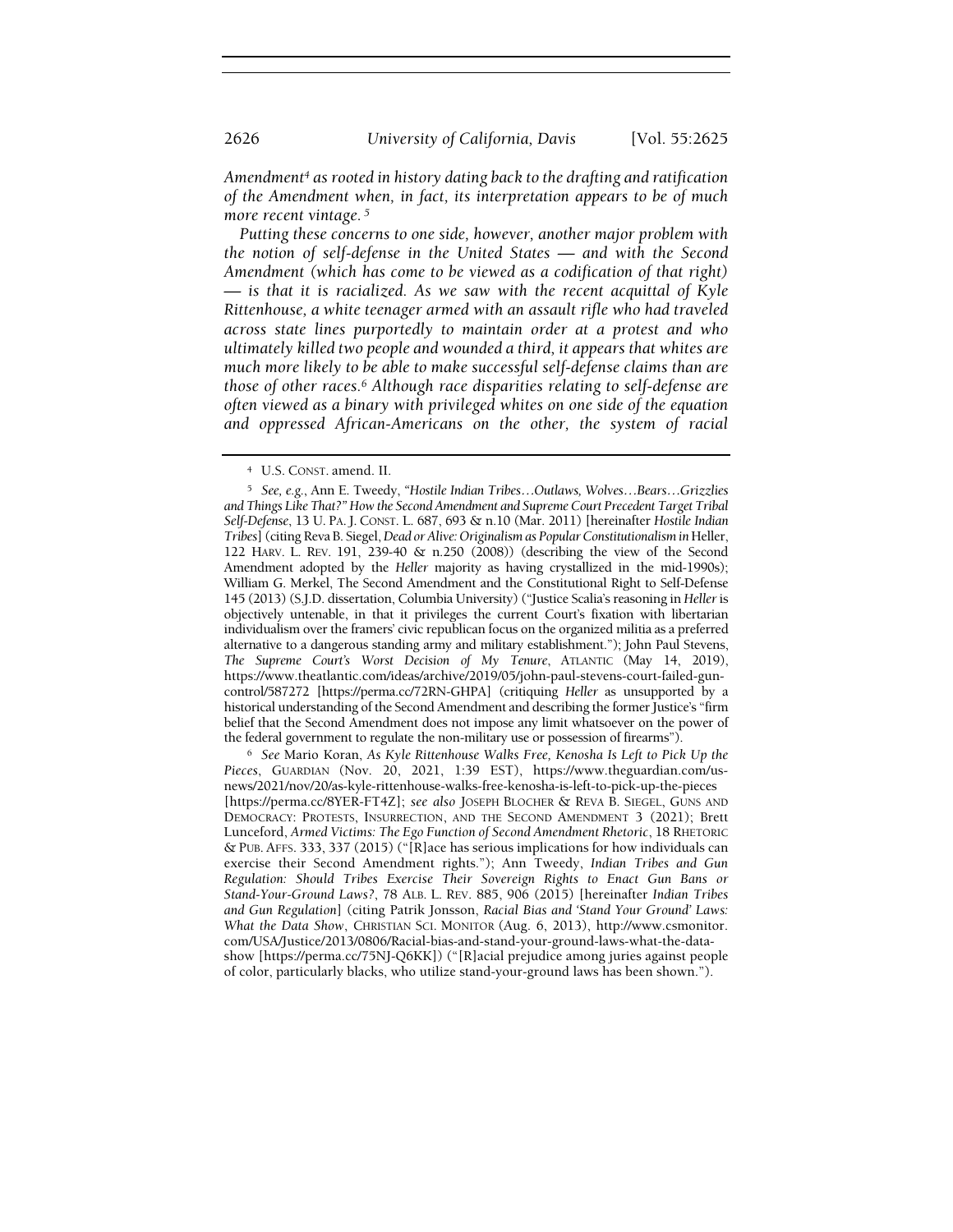hierarchy in the United States is, in actuality, much more complex, with many other racial groups also being negatively affected.<sup>7</sup> My purpose in this Article is to shine a light on the experiences of, and the disparities suffered by, Native Americans with respect to self-defense and, to the extent possible, to explore tribal approaches to gun regulation, particularly as they relate to the current national debate about whether the right of self-defense recognized in Heller extends beyond the home and, assuming that it does, whether guns may be restricted in sensitive places like schools and other government buildings.

## TABLE OF CONTENTS

|      |    |                                                       | 2629 |
|------|----|-------------------------------------------------------|------|
| L.   |    | TRIBES AND FEDERAL AND STATE GUN LEGISLATION  2630    |      |
| H.   |    | HISTORICAL PERCEPTION OF TRIBES AS SAVAGE AGGRESSORS  |      |
|      |    | AND CONTINUING CONSEQUENCES WITH RESPECT TO TRIBES'   |      |
|      |    | AND NATIVE INDIVIDUALS' RIGHT TO SELF-DEFENSE  2639   |      |
|      |    | A. Tribes and Native Americans Continue to Be         |      |
|      |    | Unreflectively Viewed as Entities or Persons to Be    |      |
|      |    |                                                       |      |
|      |    | B. Violence Against Native Americans  2645            |      |
|      |    | 1. Violent Victimization in General  2645             |      |
|      |    | 2. Police Violence Against Native Americans  2646     |      |
|      |    |                                                       |      |
|      | A. | Many Tribes' Historical Reliance on Firearms  2650    |      |
|      | B. | Historical and Current Reliance on Hunting  2652      |      |
|      |    |                                                       |      |
|      | А. | Prohibitions on Carrying Firearms in Tribal Buildings |      |
|      |    |                                                       |      |
|      | B. | Prohibitions on Display of Guns in a Threatening      |      |
|      |    |                                                       | 2656 |
| 2658 |    |                                                       |      |
|      |    |                                                       |      |

<sup>7</sup> See, e.g., Bethany R. Berger, Red: Racism & the American Indian, 56 UCLA L. REV. 591, 593 (2009) (explaining that racism against Native Americans operates differently than racism against African-Americans, that "colonists' primary concern with respect to Indians was to obtain tribal resources and use tribes as a flattering foil for American society and culture[, and that i]t was therefore necessary to theorize tribal societies as fatally and racially inferior while emphasizing the ability of Indian individuals to leave their societies and join non-Indian ones"); Kevin R. Johnson, Racial Hierarchy, Asian Americans and Latinos as "Foreigners," and Social Change: Is Law the Way to Go?, 76 OR. L. REV. 347, 351-52 (1997) (discussing the nuances of the racial hierarchy in the United States for Asian and Latino Americans).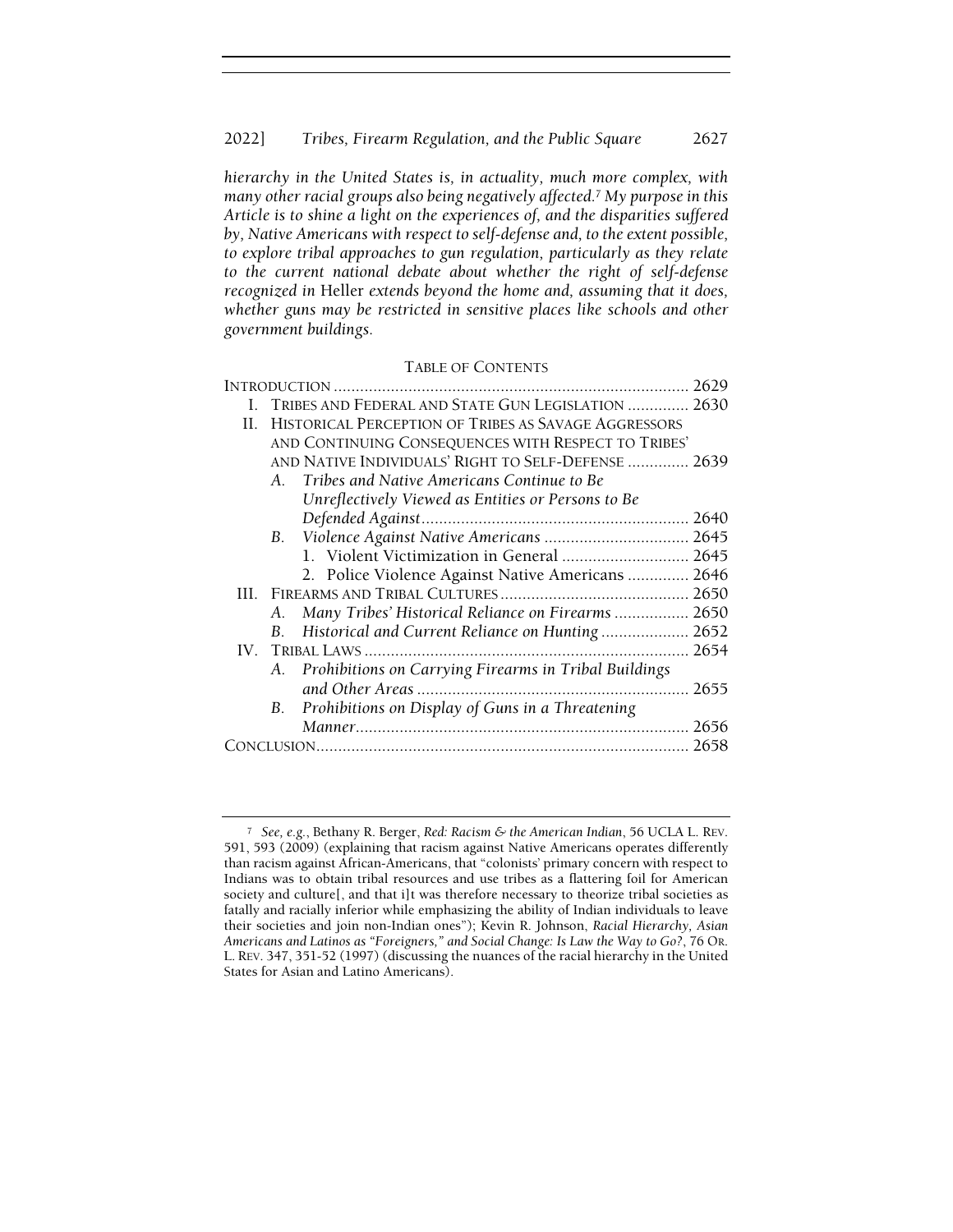| 2628 | University of California, Davis | [Vol. 55:2625] |
|------|---------------------------------|----------------|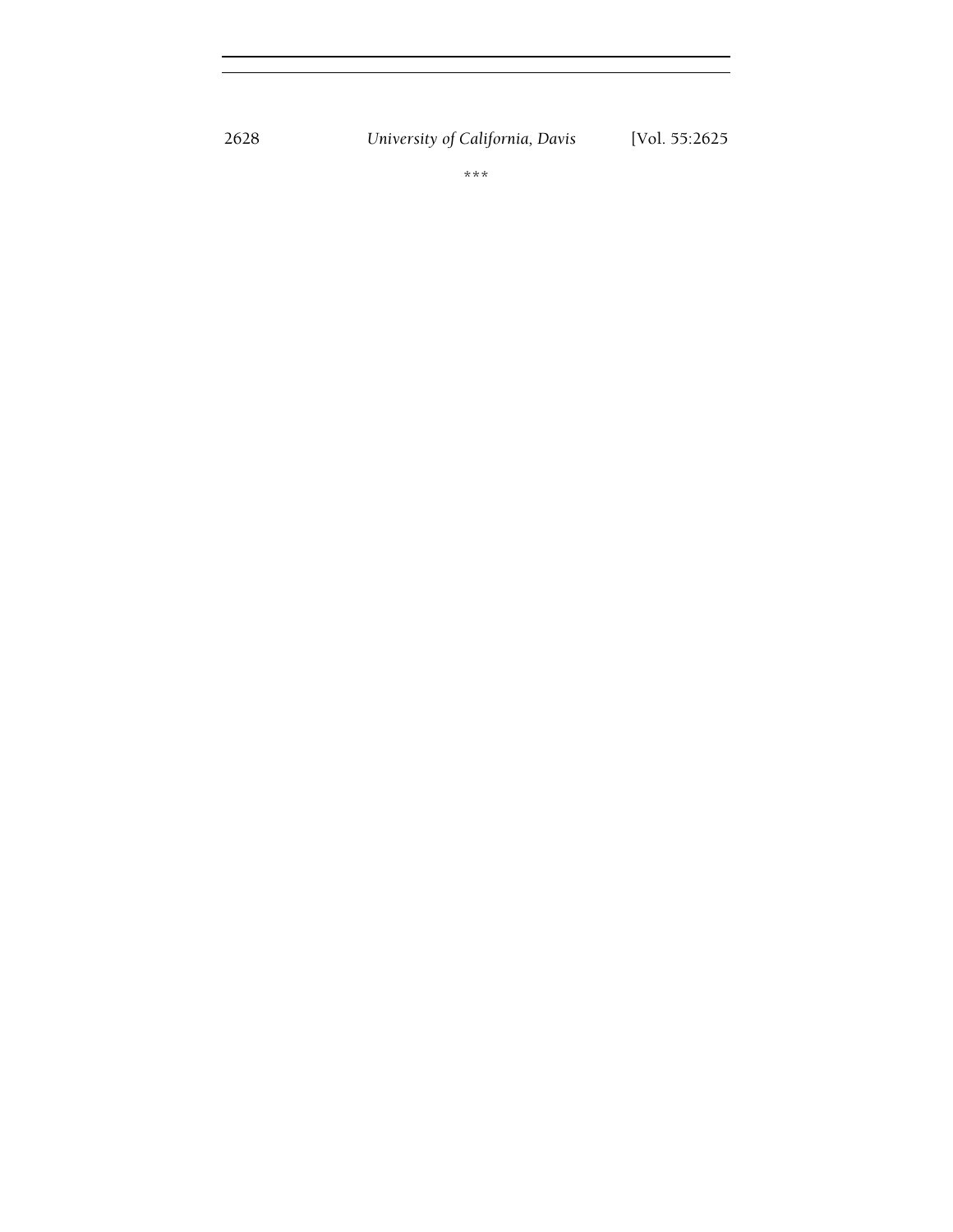#### INTRODUCTION

This Article builds on my previous work relating to self-defense and Native American tribes. In an article called "Hostile Indian Tribes…Outlaws, Wolves…Bears…Grizzlies and Things Like That?" How the Second Amendment and Supreme Court Precedent Target Tribal Self-Defense, I argued that the actions of many tribes in defending their homelands during the colonial era and during the early years of the Republic led to their being characterized as savage aggressors.8 After demonstrating that the Second Amendment was in part built upon this notion, I argued that these imputations of savagery had been reified in case law and that this case law (and implicitly the notions of Native savagery encapsulated within it) was being used in the present day to deprive tribes of their right to jurisdiction over non-members, which, in a broad sense, deprives them of their right to self-defense.9 I built on this work in Indian Tribes and Gun Regulation: Should Tribes Exercise Their Sovereign Rights to Enact Gun Bans or Stand-Your-Ground Laws?, where I explored tribal approaches to gun regulation and demonstrated that the Supreme Court's limits on tribal jurisdiction interfered with tribes' ability to formulate effective gun policy tailored to their individual needs and values.<sup>10</sup>

My purpose in this Article is to situate tribal interests in the current debate on the scope of the Second Amendment. This Article first discusses tribes' extremely limited participation in state and federal legislative debates regarding gun laws; second, it explores the ways that Native persons continue to be harmed by notions of Native savagery, including disproportionate victimization by violent crime and disproportionate police killings; third, it explains the diversity of tribal cultures and the historical — and to some extent continued — reliance of many tribal cultures on firearms; and fourth, it examines a selection of tribal laws restricting the use of firearms in various contexts and locations to shed light on where some tribes likely stand within the current debate about the existence of a right to bring guns into the public square. All of these Sections are designed to elucidate how tribes may approach the question of allowing guns into sensitive places — and

<sup>8</sup> Tweedy, Hostile Indian Tribes, supra note 5, at 690.

<sup>9</sup> Id. at 737-54; see also Angela R. Riley, Indians and Guns, 100 GEO. L.J. 1675, 1681 (2012) (arguing that one basis of the Second Amendment was to protect white settlers against Indians).

<sup>10</sup> See generally Tweedy, Indian Tribes and Gun Regulation, supra note 6, at 889-99, 900-02 (describing tribal approaches to gun regulation and discussing the complicated federal law frameworks of tribal criminal and civil jurisdiction and the problems these frameworks could pose for tribes that wish to enact restrictive gun laws).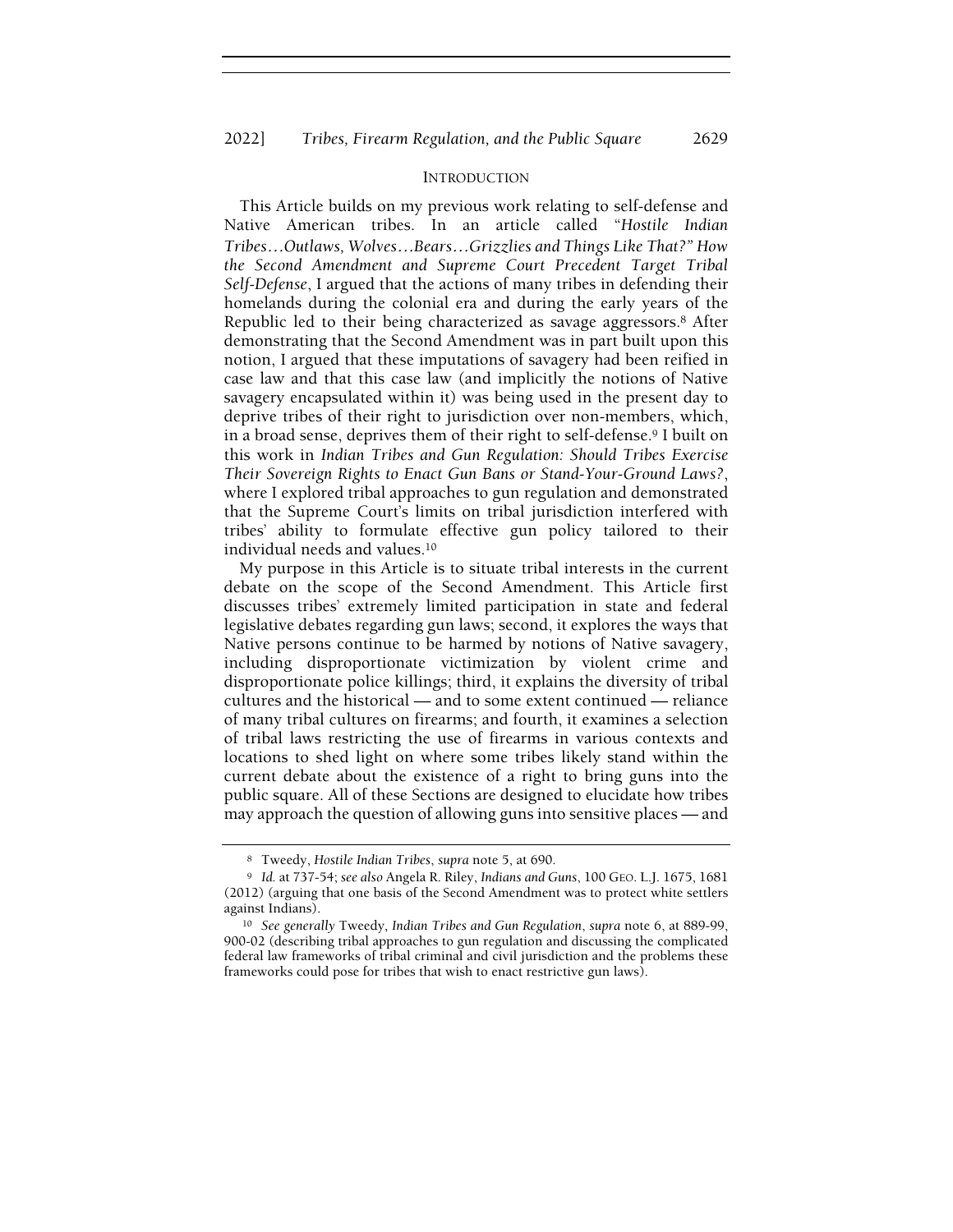firearm regulation more broadly — with the caveat that the nation's numerous federally recognized tribes undoubtedly have many different approaches to firearm regulation.

# I. TRIBES AND FEDERAL AND STATE GUN LEGISLATION

State gun regulation would not, in the vast majority of cases, apply to tribal members within their own reservations.11 Under the Indian law canons, a federal statute of general application pertaining to gun regulation should only apply to tribal members on their reservations if its application were supported by clear legislative intent; nonetheless, some lower courts apply a presumption in favor of applicability of federal statutes of general application to tribes and tribal members within reservations based on Supreme Court dicta.<sup>12</sup> In contrast to the general inapplicability of state law to tribal members on-reservation and the limited applicability of federal law, both state and federal legislation would affect tribal members outside of their reservations in most instances.13 Moreover, state and federal gun laws could well affect nonmembers who commit violent crimes against tribal members (for example by limiting the availability of certain types of guns or barring access to guns for specific categories of persons), and Native Americans are known to be disproportionately affected by violent crime, the majority of which is committed by non-Natives.<sup>14</sup> Therefore, firearm

<sup>&</sup>lt;sup>11</sup> See FELIX S. COHEN, 1 COHEN'S HANDBOOK OF FEDERAL INDIAN LAW §§  $6.03(1)(a)$ , 6.04(3) (2019); see also Tweedy, Indian Tribes and Gun Regulation, supra note 6, at 895. But see ROBERT T. ANDERSON, SARAH A. KRAKOFF & BETHANY BERGER, AMERICAN INDIAN LAW: CASES AND COMMENTARY 438 (4th ed. 2020) (citing possible exceptions based on geographically limited federal laws).

<sup>12</sup> COHEN, supra note 11, § 2.03. This presumption is subject to several judicially created exceptions. Id.

<sup>13</sup> COHEN, supra note  $11$ , § 7.03(1)(a)(i); see also ANDERSON ET AL., supra note 11, at 273 ("Outside Indian country, however, few of the special jurisdictional rules at play in Indian law apply.").

<sup>14</sup> See, e.g., NAT'L CONG. OF AM. INDIANS POL'Y RSCH. CTR., RESEARCH POLICY UPDATE: VIOLENCE AGAINST AMERICAN INDIAN AND ALASKA NATIVE WOMEN (2018) (reporting that 84.3% of Native women have experienced violence in their lifetimes and that 96% of Native women who have experienced sexual violence have been victimized by non-Native perpetrators); NAT'L INST. OF JUST., FIVE THINGS ABOUT VIOLENCE AGAINST AMERICAN INDIAN AND ALASKA NATIVE WOMEN AND MEN (2016) (reporting that 83% of Native adults are victims of violence, with the vast majority of Native adults having experienced at least one instance of interracial violence). State laws may or may not apply to non-Indians on a reservation, depending on whether a court would deem them preempted or would see them as infringing on tribal self-governance rights in the specific circumstances of a given case, but, even if they did not apply to non-Natives on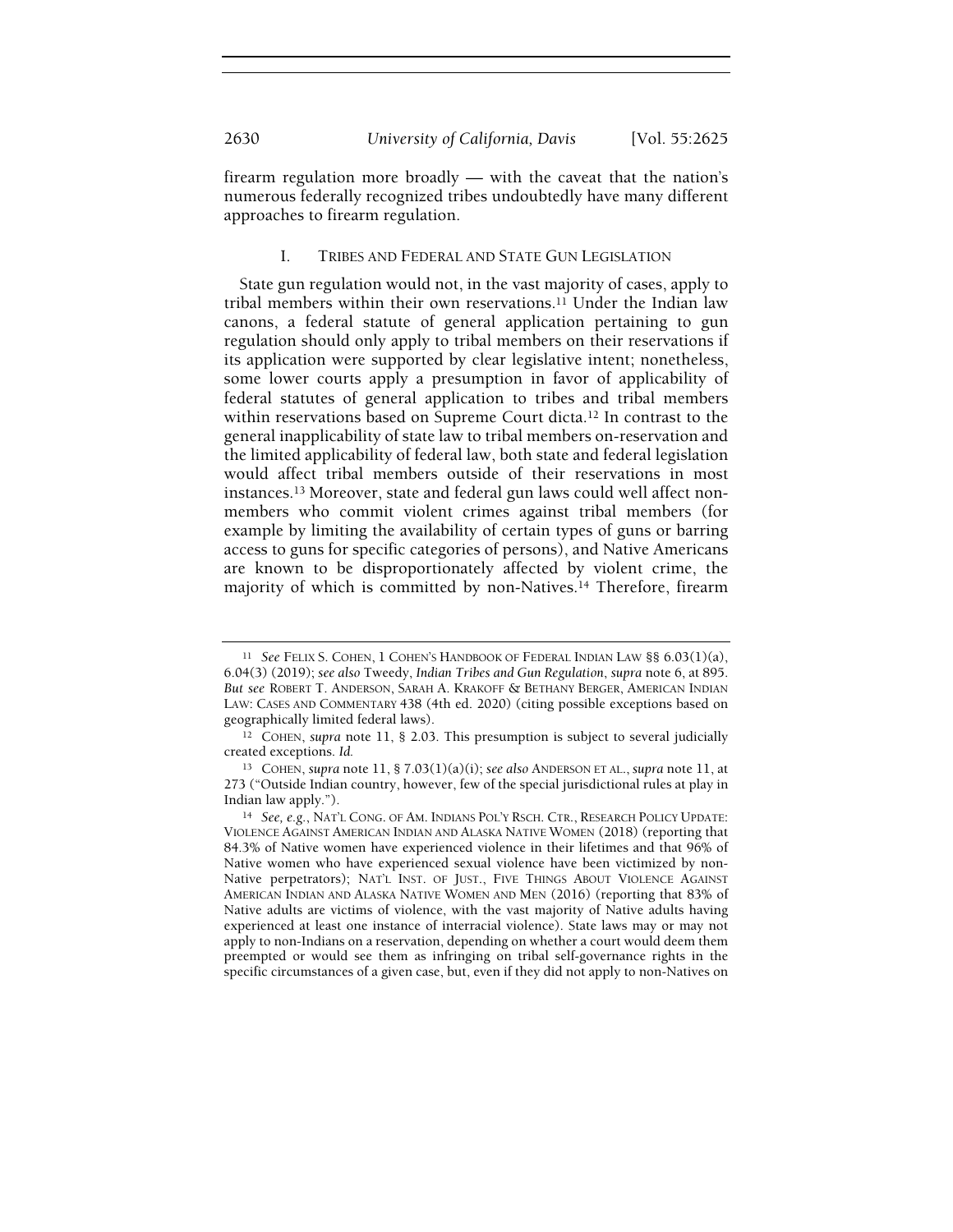safety laws at the state or federal level would presumably provide some level of protection to Native persons within a reservation even if the laws do not apply to them. Thus, as a result of off-reservation applicability to their members, the possibility of courts' applying federal laws on-reservation, and the fact that state laws affect the availability of guns for non-Native criminals, tribes have an important stake in the substance of state and federal gun regulations. Moreover, occasionally, bills and enacted legislation at the federal and state levels explicitly include tribes, naming them, for example, as potential recipients of grant monies.<sup>15</sup>

Despite the effects detailed above and although tribes have in recent decades become increasingly politically active in advocating for and against state and federal bills,<sup>16</sup> tribes seem to be largely absent from debates about pending gun legislation. For example, I examined the legislative history for several recent laws regulating firearms in

the reservation, they could affect their access to firearms or to certain types of firearms. See COHEN, supra note 11, § 6.03(2)(a).

<sup>15</sup> See, e.g., H.R. 4199, 116th Cong. § 604 (2019) (including "Indian Tribal governments" as potential recipients of grant funding); id. at § 101(a)(3) (including "federally recognized Indian tribe[s]" within the definition of "State"); WASH. REV.CODE § 43.330A.050(6)(b) (2018) (identifying "Indian tribes and tribal organizations" as potential recipients of grant funds).

<sup>16</sup> See, e.g., Frederick J. Boehmke & Richard C. Witmer, Representation and Lobbying by Indian Nations in California: Is Tribal Lobbying All About Gaming?, 9 INT. GRPS. & ADVOC. 80, 82 (2020) [hereinafter Representation and Lobbying] (finding that, in California, gaming comprises the largest issue area that tribes lobby with respect to, but that the majority of bills that tribes lobby on do not involve gaming); Frederick J. Boehmke & Richard Witmer, State Lobbying Registration by Native American Tribes, 3 POL., GRPS., & IDENTITIES 633, 643-45 (2015) (finding an increase in the number of tribes registering to lobby, especially tribes involved in gaming); Kirsten Matoy Carlson, Lobbying Against the Odds, 56 HARV. J. ON LEGIS. 23, 38-41 (2019) (noting that tribal lobbying is increasing); Kirsten Matoy Carlson, Lobbying as a Strategy for Tribal Resilience, 2018 BYU L. REV. 1159, 1166 (2019) (same); cf. DANIEL MCCOOL, SUSAN M. OLSON & JENNIFER L. ROBINSON, NATIVE VOTE: AMERICAN INDIANS, THE VOTING RIGHTS ACT, AND THE RIGHT TO VOTE 177-79 (2007) (describing the mobilization and effectiveness of Native voters in several 2004 elections).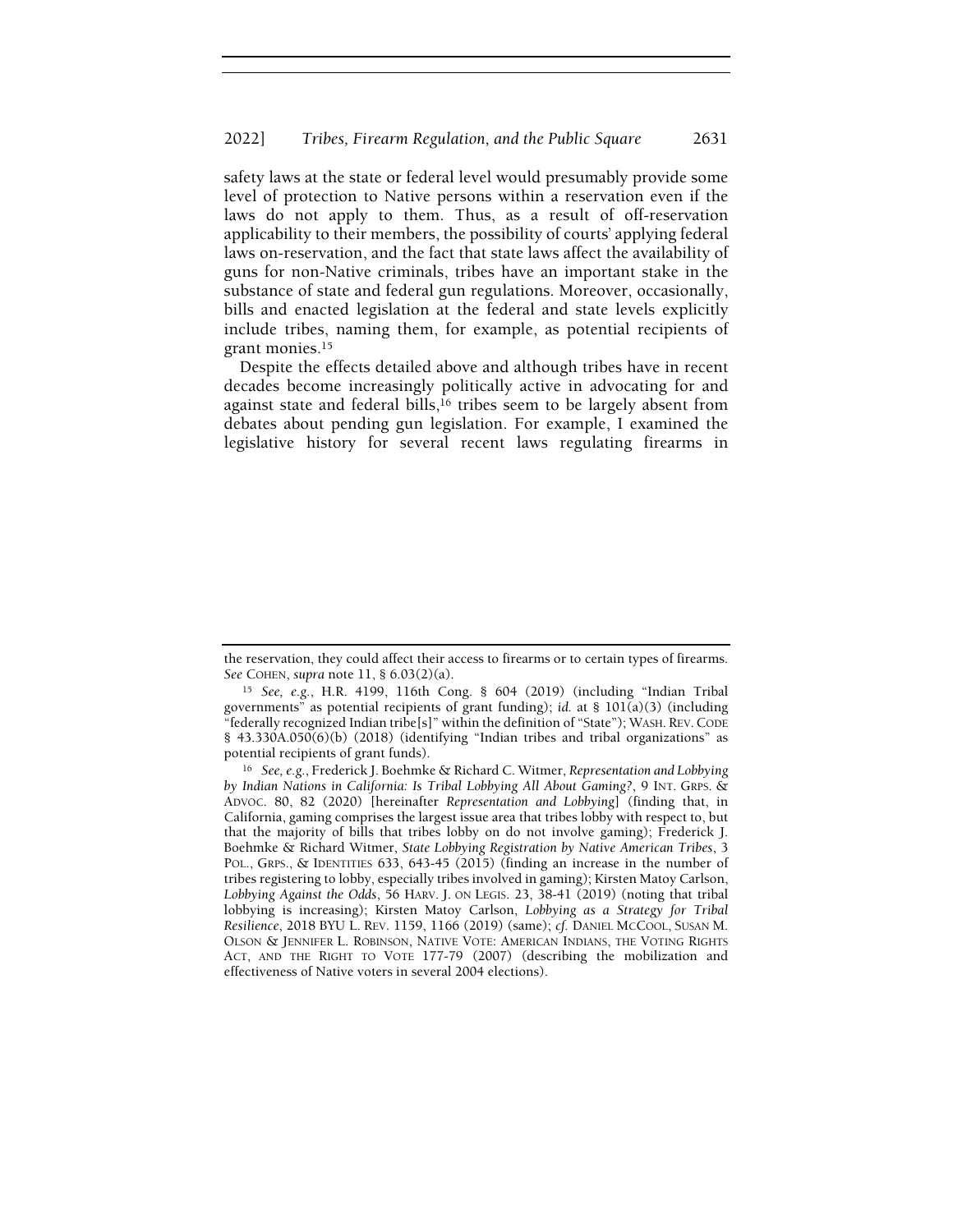California,<sup>17</sup> Washington,<sup>18</sup> and Oregon,<sup>19</sup> and I found no examples of any federally recognized tribe commenting on any of the bills I looked

Similarly, no tribe appears to have commented on A.B. 1057, also signed into law on October 8, 2021, which expanded the definition of "firearm" for the purposes of gun violence and domestic violence restraining order provisions to include firearm frames and precursor parts. A.B. 1057, 2021–22 Reg. Sess. (Cal. 2021); see also Governor Newsom Signs Legislation, supra. This bill appears to have been uncontroversial in that no person or entity appeared in opposition at either the Senate Rules Committee hearing or the Assembly Committee on Public Safety hearing; more importantly for present purposes, no tribe appeared in support at either hearing, although protecting their members from domestic violence is an extremely important issue for many tribes. REGINALD BYRON JONES-SAWYER, SR., ASSEMB. COMM. ON PUB. SAFETY, AB 1057 (PETRIE-NORRIS), 2021–22 Reg. Sess., at 4 (Cal. 2021); S. RULES COMM., OFF. OF S. FLOOR ANALYSES, THIRD READING OF AB 1057, 2021–22 Reg. Sess., at 6 (Cal. 2021); Rebecca A. Hart & M. Alexander Lowther, Honoring Sovereignty: Aiding Tribal Efforts to Protect Native American Women from Domestic Violence, 96 CALIF. L. REV. 185, 194 (2008) ("Many tribes have made combating domestic violence and protecting Native American women a priority by seeking to implement legal mechanisms for redress and by enacting comprehensive social service programs."); cf. NAT'L CONG. OF AM. INDIANS POL'Y RSCH. CTR., supra note 14, at 1-2 (reflecting high rates of intimate partner violence and stalking experienced by Native women). While other Committee hearings were held on A.B. 1057, these hearings did not include testimony by members of the public. See AB-1057 Firearms: Bill Analysis, CAL. LEGIS. INFO., https://leginfo.legislature.ca.gov/ faces/billAnalysisClient.xhtml?bill\_id=202120220AB1057 (last visited Feb. 13, 2022) [https://perma.cc/5FN9-8UHG] (listing California Senate and Assembly committee hearings as well as floor analyses and providing links to associated documents).

Another apparently uncontroversial bill, A.B. 1191, also signed into law on October 8, 2021, similarly did not receive official tribal support or opposition. REGINALD BYRON JONES-SAWYER, SR., ASSEMB. COMM. ON PUB. SAFETY, AB 1191 (MCCARTY), 2021–22 Reg. Sess., at 6 (Cal. 2021); S. RULES COMM., OFF. OF S. FLOOR ANALYSES, THIRD READING OF AB 1191, 2021–22 REG. SESS., at 3 (Cal. 2021); Governor Newsom Signs Legislation, supra. A.B. 1191 requires the California Department of Justice to provide an annual report to the state legislature relating to data on stolen, lost, found and recovered firearms as well

<sup>&</sup>lt;sup>17</sup> For example, no tribe appears to have commented on S.B. 264, a bill that Governor Newsom signed into law on October 8, 2021, which prohibits the sale of guns (with narrow exceptions) at the Orange County Fair and Event Center and which is designed to close the gun show loophole at that location. S.B. 264, 2021–22 Reg. Sess. (Cal. 2021); see also Governor Newsom Signs Legislation to Bolster California's Nation-Leading Gun Safety Laws, Support Survivors of Domestic Violence, OFF. OF GOVERNOR GAVIN NEWSOM (Oct. 8, 2021), https://www.gov.ca.gov/2021/10/08/ governor-newsom-signs-legislation-to-bolster-californias-nation-leading-gun-safety-lawssupport-survivors-of-domestic-violence [https://perma.cc/7WRF-K9UU] [hereinafter Governor Newsom Signs Legislation]. Several committee and floor hearings were held on S.B. 264, the records for which list supporters and those in opposition, and no tribes are listed in either category. See REGINALD BYRON JONES-SAWYER, SR., ASSEMB. COMM. ON PUB. SAFETY, SB 264 (Min), 2021–22 Reg. Sess., at 5-6; S. RULES COMM., OFF. OF S. FLOOR ANALYSES, THIRD READING OF SB 264, 2021–22 Reg. Sess., at 6-7 (Cal. 2021); STEVEN BRADFORD, S. COMM. ON PUB. SAFETY, 2021–22 Reg. Sess., SB 264, at 1 (Cal. 2021); S. RULES COMM., OFF. OF S. FLOOR ANALYSES, UNFINISHED BUSINESS OF SB 264, 2021–22 Reg. Sess., at 6-7 (Cal. 2021).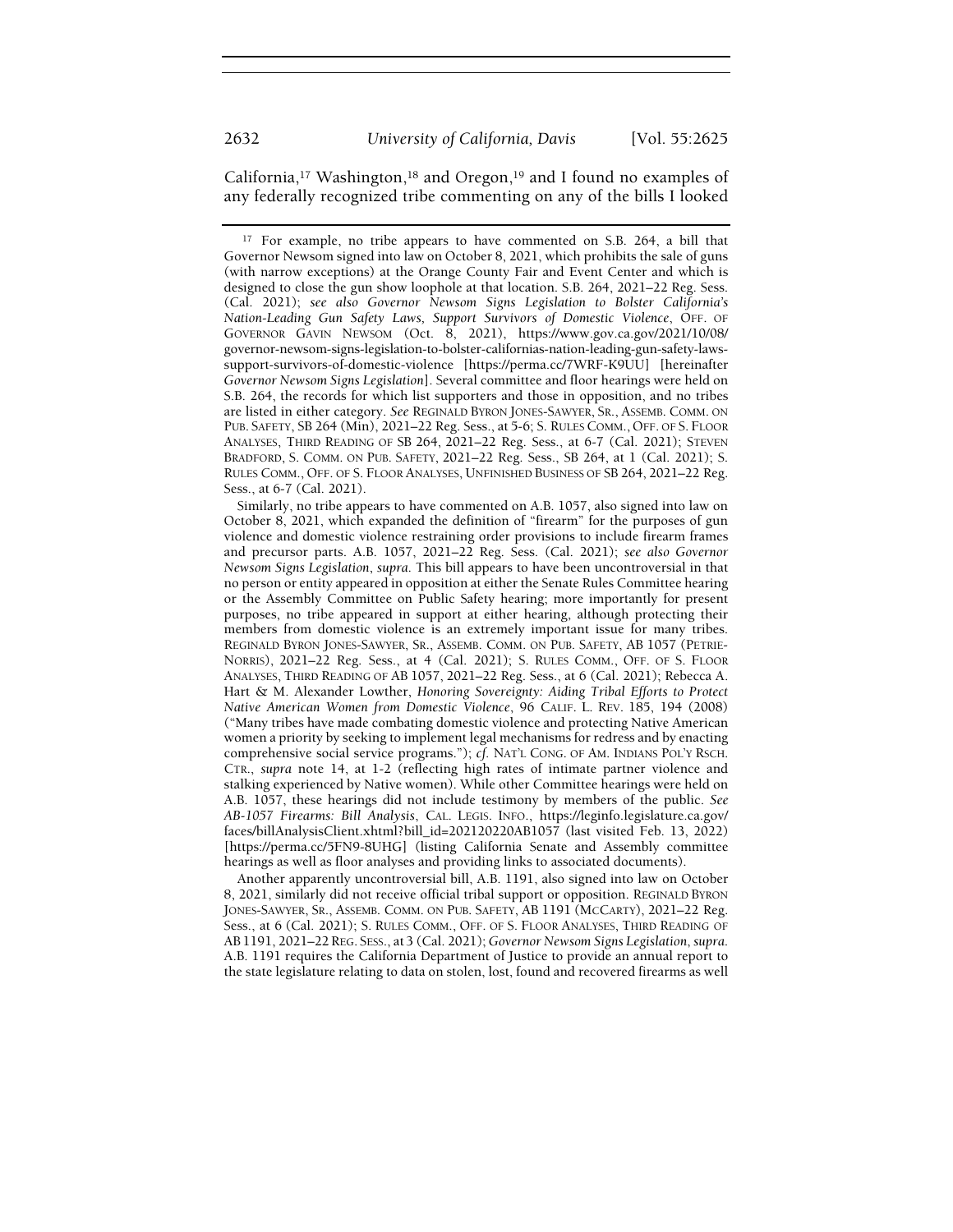<sup>18</sup> For example, no tribes appear to have commented on E.S.S.B. 5038, passed on March 28, 2021, which was codified in Washington Revised Code section 9.41.300, and which prohibits open carry of firearms at publicly permitted demonstrations on the state capitol grounds and in state capitol buildings and legislative facilities. See, e.g., S.COMM. ON L. & JUST., 67th Leg., 2021 Reg. Sess., SENATE BILL REPORT: SB 5038 (Wash. 2021) (reflecting that no tribes commented on S.B. 5038); H. COMM. ON C.R. & JUDICIARY, HOUSE BILL REPORT: ESSB, 67th Leg., 2021 Reg. Sess. 5038 (Wash. 2021) (reflecting the same); S. COMM. ON L. & JUST., SENATE BILL REPORT: ESSB 5038, 67th Leg., 2021 Reg. Sess. (Wash. 2021) (reflecting the same). While no tribes testified or appeared, organizations representing other groups whose members are likely to be disproportionately impacted by violent crime did attend some of these hearings, including the Washington Black Lives Matter Alliance, the Pacific Northwest Anti-Defamation League, and Jewish Community Relations Council. H. COMM. ON C.R. & JUDICIARY, HOUSE BILL REPORT: ESSB; S. COMM. ON L. & JUST., SENATE BILL REPORT: SB 5038.

Similarly, no tribe seems to have commented on E.S.S.B. 6288, codified in Washington Revised Code section 43.330A, which created a state office of firearm safety and violence prevention as well as a grant program for cities that tribes are eligible to partake in. See, e.g., H.COMM. ON C.R. & JUDICIARY, HOUSE BILL REPORT: ESSB 6288, 66th Leg., 2020 Reg. Sess. (Wash. 2020) (reflecting that no tribes commented on ESSB 6288); S. COMM. ON L. & JUST., SENATE BILL REPORT: ESSB 6288, 66th Leg., 2020 Reg. Sess. (Wash. 2020) (reflecting the same); S. COMM. ON L. & JUST., SENATE BILL REPORT: SB 6288, 66th Leg. 2020 Reg. Sess. (Wash. 2020) (reflecting the same).

<sup>19</sup> For example, Oregon passed S.B. 554 in June 2021, which, among other provisions, requires guns to be secured with a trigger or cable lock, in a gun room, or in a locked container except in specified circumstances. S.B. 554, 81st Leg. Assemb., Reg. Sess. (Or. 2021); S.B. 554 Public Testimony, OR. STATE LEGISLATURE: OR. LEGIS. INFO., https://olis.oregonlegislature.gov/liz/2021R1/Measures/Testimony/SB0554 (last visited Feb. 12, 2022) [https://perma.cc/U46L-58RB] (listing those who testified on S.B. 554).

as those that come into the possession of the department of justice. A.B. 1191, 2021–22 Reg. Sess. (Cal. 2021).

Finally, a fourth California bill, S.B. 1446, which was enacted in 2016, is a law prohibiting possession of firearms with large capacity magazines, the constitutionality of which was upheld by the Ninth Circuit en banc on November 30, 2021. S.B. 1446, 2015–16 Reg. Sess. (Cal. 2016); Duncan v. Bonta, 19 F.4th 1087, 1096 (9th Cir. 2021) (en banc); see CAL. PENAL CODE § 32310 (2016). S.B. 1446 is partially duplicative of a proposition approved by California voters slightly after the passage of S.B. 1446. See, e.g., Duncan, 19 F.4th at 1097 (discussing the timeline of S.B. 1446 and Proposition 63); California Ballot Backgrounder: Proposition 63 Gun and Ammunition Control, ROSE INST. OF STATE & LOC. GOV'T (2016), http://s10294.pcdn.co/wp-content/uploads/2016/10/ Video-Voter-Prop-63-Backgrounder-Lopata-10-3-2016.pdf [https://perma.cc/645N-UMQA] (providing background information on Proposition 63, including how it related to already existing statutory law). No tribes seem to have officially appeared in support or opposition to S.B. 1446. REGINALD BYRON JONES-SAWYER, SR., ASSEMB. COMM. ON PUB. SAFETY, SB 1446 (HANCOCK), 2015–16 Reg. Sess., at 8-9 (Cal. 2016); S. RULES COMM., OFF. OF S. FLOOR ANALYSES, THIRD READING OF SB 1446, 2015–16 Reg. Sess., at 7 (Cal. 2016).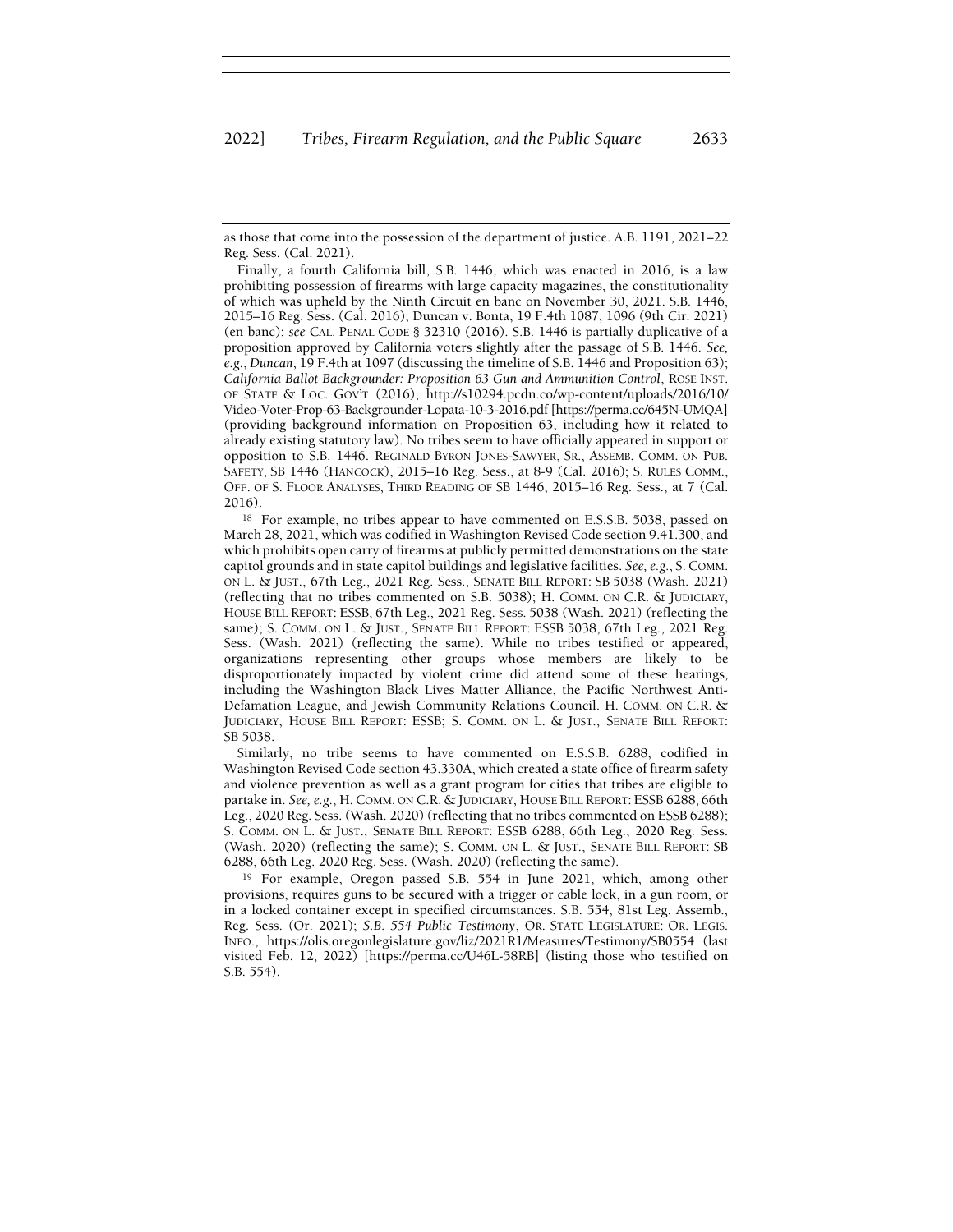at before they were enacted.20 Similarly, I looked at two recent federal laws that pertain to improving the federal background check system to help ensure that ineligible persons do not purchase guns, and I did not find any indication that a tribe had commented on either of those when they were under consideration by Congress.21 I did, however, find evidence that a supra-tribal organization, the National Congress of American Indians ("NCAI"), had advocated for the passage of a 2006 federal statutory amendment that disqualified persons from owning

<sup>20</sup> Tribes in all three states appear to be at least fairly politically active at the state level. See, e.g., S. COMM. ON AGRIC., WATER, NAT. RES. & PARKS, SENATE BILL REPORT: SB 6494, 66th Leg., 2020 Reg. Sess., at 6 (Wash. 2020) (reflecting that several tribes testified on a trust water rights bill); H. COMM. ON COM. & GAMING, HOUSE BILL REPORT: HB 233, 64th Leg., 2018 Reg. Sess., at 4 (Wash. 2018) (reflecting testimony of the Confederated Tribes of the Colville Reservation on a bill relating to gambling addiction); Boehmke & Witmer, Representation and Lobbying, supra note 16 (noting that tribes are fairly politically active in California); Jeff Manning, Tribes Ask Gov. Kate Brown to Scrutinize Dutch Bros Founder's Plans for Grants Pass Gambling Center, OREGONIAN https://www.oregonlive.com/business/2021/10/tribes-allies-ask-gov-katebrown-to-scrutinize-dutch-bros-founders-plans-for-grants-pass-gambling-center.html (last updated Feb. 7, 2022, 11:00 AM) [https://perma.cc/2SHN-YAA3] (noting tribes' requests for political action from the state governor).

<sup>21</sup> The two federal laws I looked at were the Fix the NICS Act, Pub. L. No. 115-141, tit. VI (2018), and the NICS Improvement Amendments Act of 2007, Pub. L. No. 110- 180. For both Acts, I looked at statements in the Congressional Record relating to the underlying bills (and related bills) as well as Committee hearings and Committee Reports. See, e.g., H.R. Res. 2640, 110th Cong., 153 CONG. REC. 6339-47 (June 2007); H.R. Res. 2640, 110th Cong., 153 CONG. REC. 16923-28, 15969-71, 16024-28, 1653, 1660 (Dec. 2007); Preventable Violence in America: An Examination of Law Enforcement Information Sharing and Misguided Public Policy: Agenda Before the H. Comm. on the Judiciary, 115th Cong. (2018) (listing witnesses who testified on the Fix the NICS bill); S.COMM. ON THE JUDICIARY, 110TH CONG. REP. ON SCHOOL SAFETY AND LAW ENFORCEMENT IMPROVEMENT ACT OF 2007, 110-83 (Sept. 21, 2007) (reporting on NICS Improvement Amendments Act of 2007); See Something, Say Something: Oversight of the Parkland Shooting and Legislative Proposals to Improve School Safety Agenda: Hearing Before the S. Comm. on the Judiciary, 115th Cong. (2018) (listing witnesses who testified on the Fix the NICS bill); Firearm Accessory Regulation and Enforcing Federal and State Reporting to the National Instant Criminal Background Check System (NICS): Hearing on S. 1916 Before the S. Comm. on the Judiciary, 115th Cong. (2017) (listing witnesses who testified on the Fix the NICS bill); S. REP. NO. 110-183 (2007); S. REP. NO. 110-183 (2007) (pertaining in part to the School Safety and Law Enforcement Improvement Act of 2007); H.R. REP. NO. 115-437 (2017) (reporting on the Fix NICS Act of 2017, to accompany H.R. 4477). Additionally, I informally asked a federal lobbyist for tribes whether he knew of any examples of tribes weighing in on federal firearm bills, and he responded that he did not. For a listing of key federal laws regulating firearms, see Key Federal Regulation Acts, GIFFORDS L. CTR., https://giffords.org/lawcenter/gunlaws/policy-areas/other-laws-policies/key-federal-regulation-acts/ (last visited Feb. 6, 2022) [https://perma.cc/3BWG-MXLB].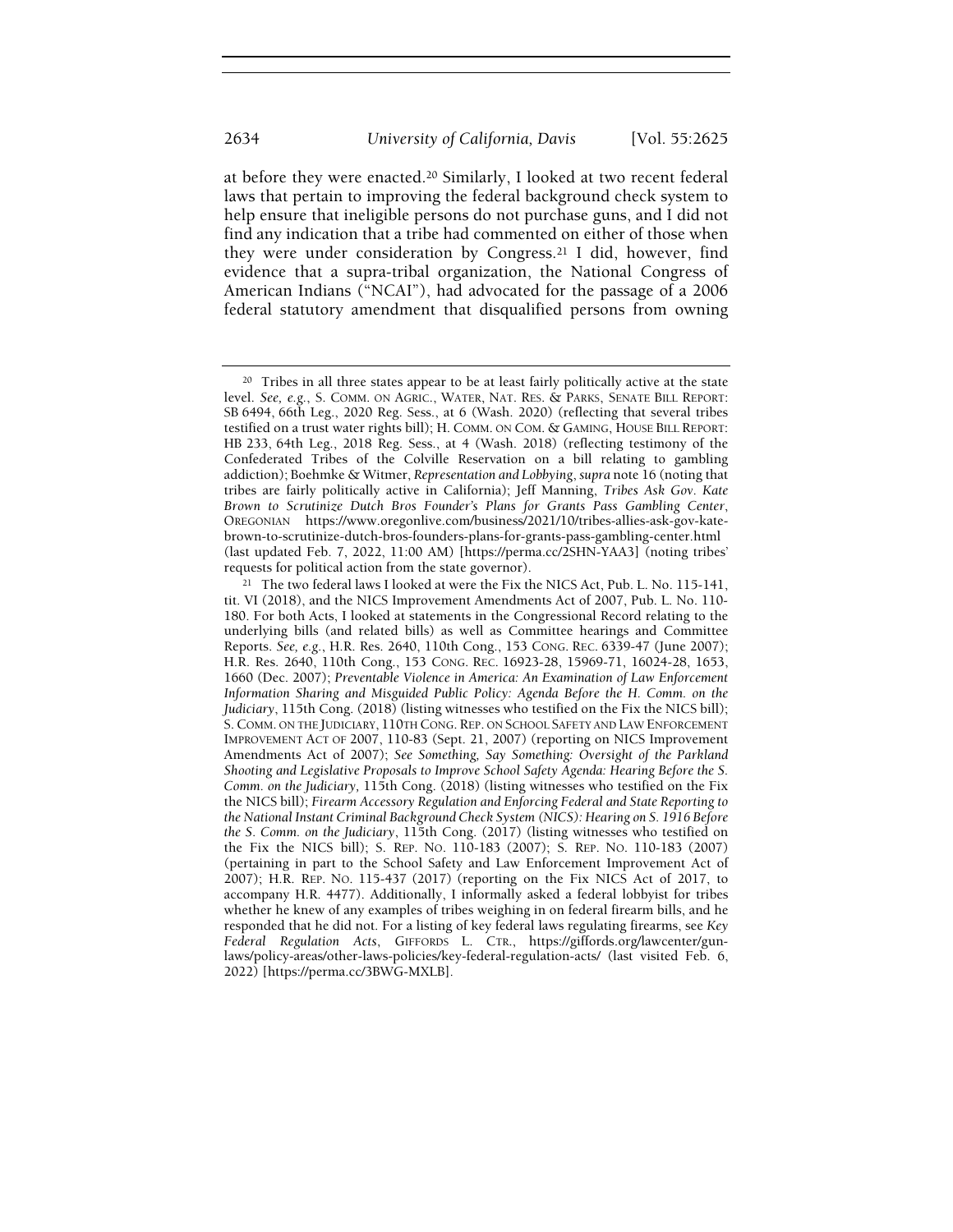firearms based on tribal court domestic violence convictions (among other types of court convictions for domestic violence).<sup>22</sup>

With respect to the recent state laws I looked at, the only example of Native interests being voiced on these issues that my search uncovered was a letter that was submitted in support of an Oregon bill by the Native American Youth and Family Center ("NAYA Family Center"), a Portland non-profit that serves urban Native youth and families.23 The Oregon bill, which was eventually enacted into law, provided for safe storage of firearms,24 and the NAYA Family Center commenter noted the potential of the bill to protect Native Americans and other BIPOC communities from gun violence, highlighting data showing that

<sup>22</sup> See E-mail from Rob Valente, Domestic Violence Pol'y Consultant, to author (Jan. 18, 2022, 9:28 AM) (on file with author) (describing negotiations, in which NCAI took the lead, with Congressional Representatives from Wisconsin regarding the addition of tribal court convictions to the text of 18 U.S.C. § 921); see also Violence Against Women Act of 2005, Pub. L. No. 109-162, 119 Stat. 2960 (adding tribal domestic violence convictions to the list of disqualifying convictions under the Violence Against Women Act of 2005). The legislative history of the Violence Against Women Act of 2005 references NCAI's advocacy, albeit in a non-specific way. See, e.g., H.R. Res. 3402, 109th Cong., 151 CONG. REC. 13761-62 (2005) (including a statement of Sen. Biden regarding passage of the Act in which he acknowledges that he is "indebted to a whole host of groups who worked on this measure and/or voiced their support throughout the journey from introduction to passage, including the . . . National Congress of American Indians").

I also found other examples of tribal organizations' legislative advocacy with respect to firearms, although the advocacy was less direct than the examples discussed above. See, e.g., Nat'l Indigenous Women's Res. Ctr., Firearms Protection Legislation and Safety for Native Women: Are Legal Reforms Falling Short of Reaching Native Women?, RESTORATION MAG., https://www.niwrc.org/restoration-magazine/february-2017/firearmsprotection-legislation-and-safety-native-women-are (last visited Feb. 7, 2022) [https://perma.cc/5UYU-D3LP] (arguing for more federal firearms restrictions aimed at keeping Native women safe); Testimony of the National Congress of American Indians, Hearing on the Reauthorization of the Violence Against Women Act Before the H. Comm. on the Judiciary, Subcomm. on Crime, Terrorism and Homeland Security, 116th Cong. 116- 17 (2019) ("Tribes have also begun working with National Instant Criminal Background Check System (NICS) representatives from the Federal Bureau of Investigation to ensure that tribes are also able to enter their domestic violence convictions into the system so that offenders are no longer able to illegally purchase firearms.").

<sup>23</sup> Letter from William Miller to Chair Smith Warner, Vice-Chair Drazan, Vice-Chair Holvey, and Members of the House Committee on Rules (Apr. 21, 2021). See generally History, NAYA FAMILY CTR., https://nayapdx.org/about/history/ (last visited Feb. 7, 2022) [https://perma.cc/EJX2-C8Y5] (reflecting that the NAYA Family Center is an "urban Indian agency" that serves "self-identified Native Americans" across the Portland, Oregon metropolitan area and that NAYA Family Center's mission includes "enhanc[ing] the diverse strengths of our youth and families").

<sup>24</sup> 2021 Or. Laws 146.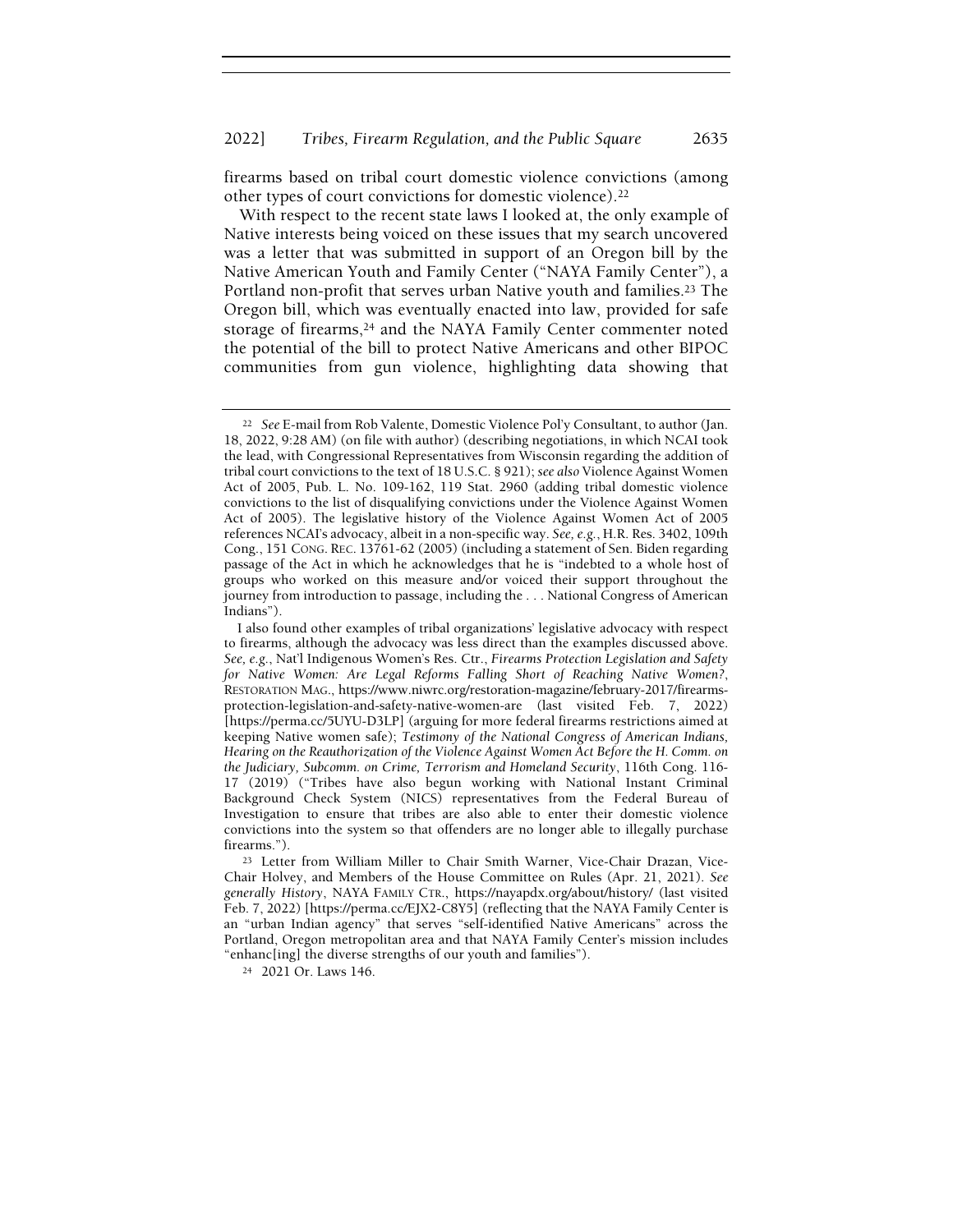American Indian and Alaska Native Oregonians were the most likely of any ethnicity in the state to die of gun violence.25 Mr. Miller, the letter's author, applauded the fact that the bill did not take a punitive approach to the issue of safe storage and stated that the bill would aid in reducing gun suicides, further noting that Native Americans and Alaska Natives have the second highest suicide rate of any ethnicity in the state.<sup>26</sup> Given the aforementioned extremely high rates of violence against Native Americans and the fact that they have the highest rate of suicide of any racial group in the United States, it is likely that at least some federally recognized tribes would share these concerns and would support safe storage and other types of gun regulations.27 Indeed, at least one tribe has enacted a safe storage law, although it is narrower than Oregon's law in that it applies only in homes where children under twelve are present.28 However, some tribes — particularly those whose members exercise treaty hunting rights — may weigh preservation of freedoms relating to firearms more strongly than would a non-profit serving urban Indians.29 In fact, given that the tribal safe storage law discussed

<sup>25</sup> Miller, supra note 23, at 1. The NAYA Family Center letter uses the term "ethnicity," id., although it appears to be more common to construe Native American status as a racial category when looking at issues of racial categorization and racial identity and as a political category when tribal citizenship or potential tribal citizenship or the government-to-government relationship between the United States and a tribe or tribal members is at issue. See, e.g., Addie C. Rolnick, The Promise of Mancari: Indian Political Rights as Racial Remedy, 86 NYU L. REV. 958, 967 (2011) (arguing that "'Indian' signifies both a racial category and the unique political history of Indian tribes, including their ongoing political relationship with the federal government").

<sup>26</sup> Miller, supra note 23, at 1.

<sup>27</sup> See Tweedy, Indian Tribes and Gun Regulation, supra note 6, at 887-88, 900; NAT'<sup>L</sup> CONG. OF AM. INDIANS POL'Y RSCH. CTR, supra note 14; NAT'L INST. OF JUST., supra note 14; Racial and Ethnic Disparities, SUICIDE PREVENTION RES. CTR., https://sprc.org/scope/ racial-ethnic-disparities (last visited Feb. 7, 2022) [https://perma.cc/U396-HM2H].

<sup>28</sup> SWINOMISH TRIBAL CODE § 10-09.170.

<sup>29</sup> See Tweedy, Indian Tribes and Gun Regulation, supra note 6, at 887; see also NAT'<sup>L</sup> URB. INDIAN FAMILY COAL., URBAN INDIAN AMERICA: THE STATUS OF AMERICAN INDIAN & ALASKA NATIVE CHILDREN & FAMILIES TODAY 7 (2008), https://assets.aecf.org/m/ resourcedoc/AECF-UrbanIndianAmerica-2008-Full.pdf [https://perma.cc/MFQ7-5XEA] (noting that the definition of "urban Indian" is unsettled but that, for purposes of the report, the term means "individuals of American Indian and Alaska Native ancestry who may or may not have direct and/or active ties with a particular tribe, but who identify with and are at least somewhat active in the Native community in their urban area"); Stephen Kulis, M. Alex Wagaman, Crescentia Tso & Eddie F. Brown, Exploring Indigenous Identities of Urban American Indian Youth of the Southwest, 28 J. ADOLESCENT RES. 1, 3 (May 1, 2013) ("There are a number of reasons to expect that urban American Indian identities are complex and diverse. Particularly in large urban settings with rapidly growing American Indian populations, American Indian youth may differ widely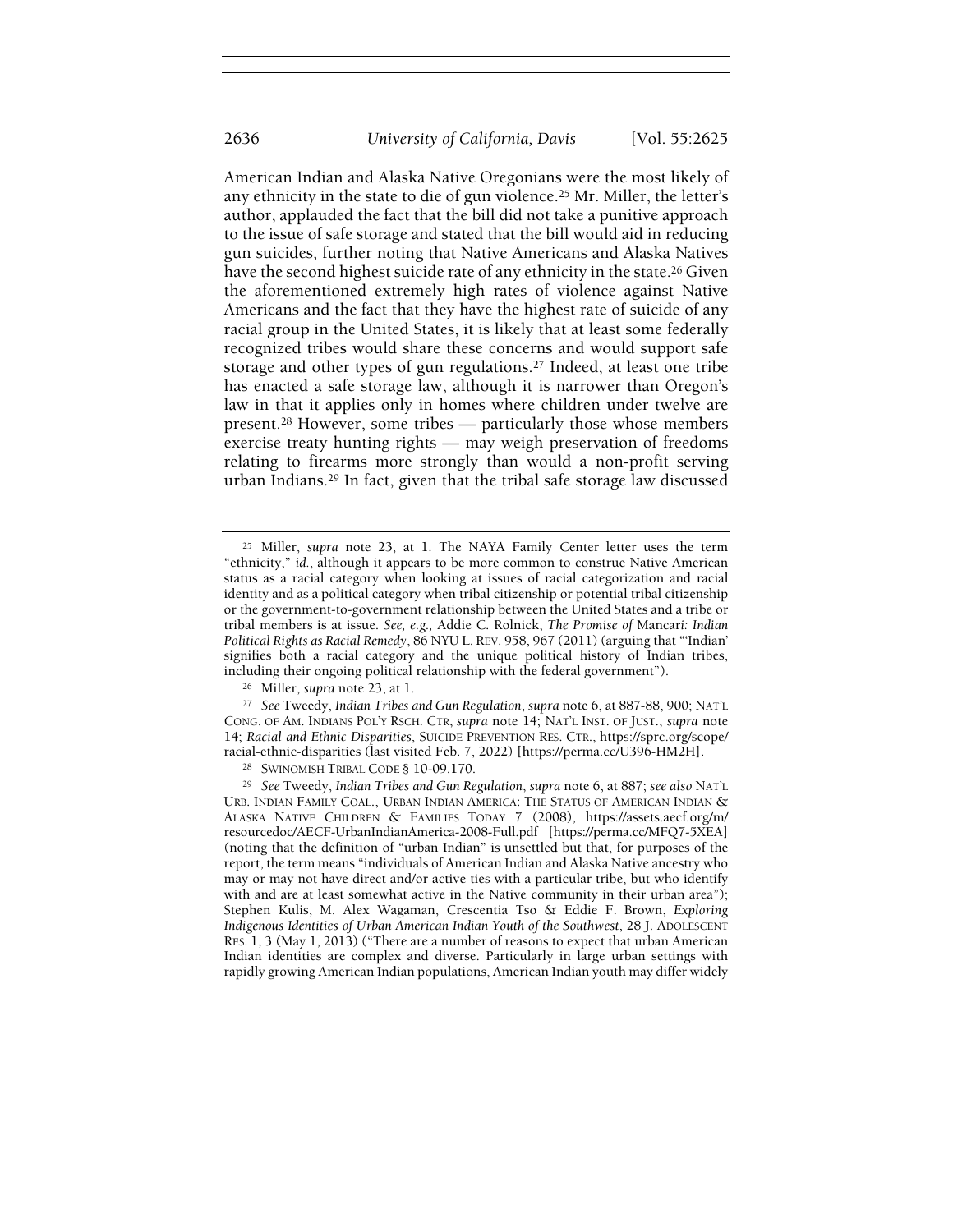above was adopted by a tribe that exercises treaty hunting rights,<sup>30</sup> this complexity of interests could be one of the reasons the tribal safe storage law alluded to above is narrower than the Oregon law. At any rate, with 574 federally recognized tribes,  $31$  there are bound to be many varying views as to how to weigh different policy interests relating to firearms. The NAYA Family Center letter provides an important window into one approach. 32 NCAI's advocacy in favor of banning firearm ownership for those who have been convicted of domestic violence offenses in tribal court further suggests that many tribes support laws preventing violent offenders from gaining access to firearms as a means to protect the safety of Native women and other domestic violence victims.<sup>33</sup>

Despite the clues as to possible tribal approaches to firearm policy that we can glean the NAYA Family Center letter and the evidence that a supra-tribal organization's advocacy was part of the impetus for making tribal domestic violence convictions a bar to firearm ownership under federal law, the relative dearth of tribal voices in state and federal legislative debates regarding firearms remains striking. While it is impossible to know for certain why tribes seem to be unlikely to participate in these debates, their apparent absence may well be due to the controversial character of gun control legislation and to a concern that weighing in one side or the other may have negative judicial or legislative consequences relating to tribal sovereign rights in other areas.34 Another possible explanation is that tribes simply have more

<sup>31</sup> Tribes, U.S. DEP'T OF THE INTERIOR, https://www.doi.gov/international/what-wedo/tribes (last visited Feb. 7, 2022) [https://perma.cc/TF4R-WFRK].

<sup>32</sup> Although the NAYA Family Center letter is not, strictly speaking, a tribal letter, as noted above, the concerns expressed would likely be shared by at least some tribes. Cf. Tweedy, Indian Tribes and Gun Regulation, supra note 6, at 900 & n.88 (explaining how different tribal communities may approach and have approached partial gun bans as well as across-the-board gun bans).

<sup>33</sup> See generally About NCAI, NAT'L CONG. OF AM. INDIANS, https://www.ncai.org/ about-ncai (last visited Feb. 8, 2022) [https://perma.cc/YNA2-KANU] ("The organization's policy issues and initiatives are driven by the consensus of our diverse membership, which consists of American Indian and Alaska Native tribal governments, tribal citizens, individuals, and Native and non-Native organizations.").

<sup>34</sup> See Tweedy, Indian Tribes and Gun Regulation, supra note 6, at 890, 902-03; see also TROY L. ARMSTRONG, PHILMER BLUEHOUSE, ALFRED DENNISON, HARMON MASON, BARBARA MENDENHALL, DANIEL WALL & JAMES W. ZION, FINDING AND KNOWING THE GANG

in tribal background, family histories of reservation life, forced relocation and migration, and intermarriage across tribes and nonnative ethnic groups.").

<sup>30</sup> See Treaty of Point Elliott, art. V, Apr. 11, 1859; SWINOMISH TRIBAL CODE tit. 18, ch. 4 & § 18-04.020 (setting forth laws regulating tribal hunting and gathering and noting in section 18-04.020 that "[b]y the Treaty of Point Elliott, the Swinomish Indian Tribal Community reserved the right to hunt and gather on open and unclaimed lands").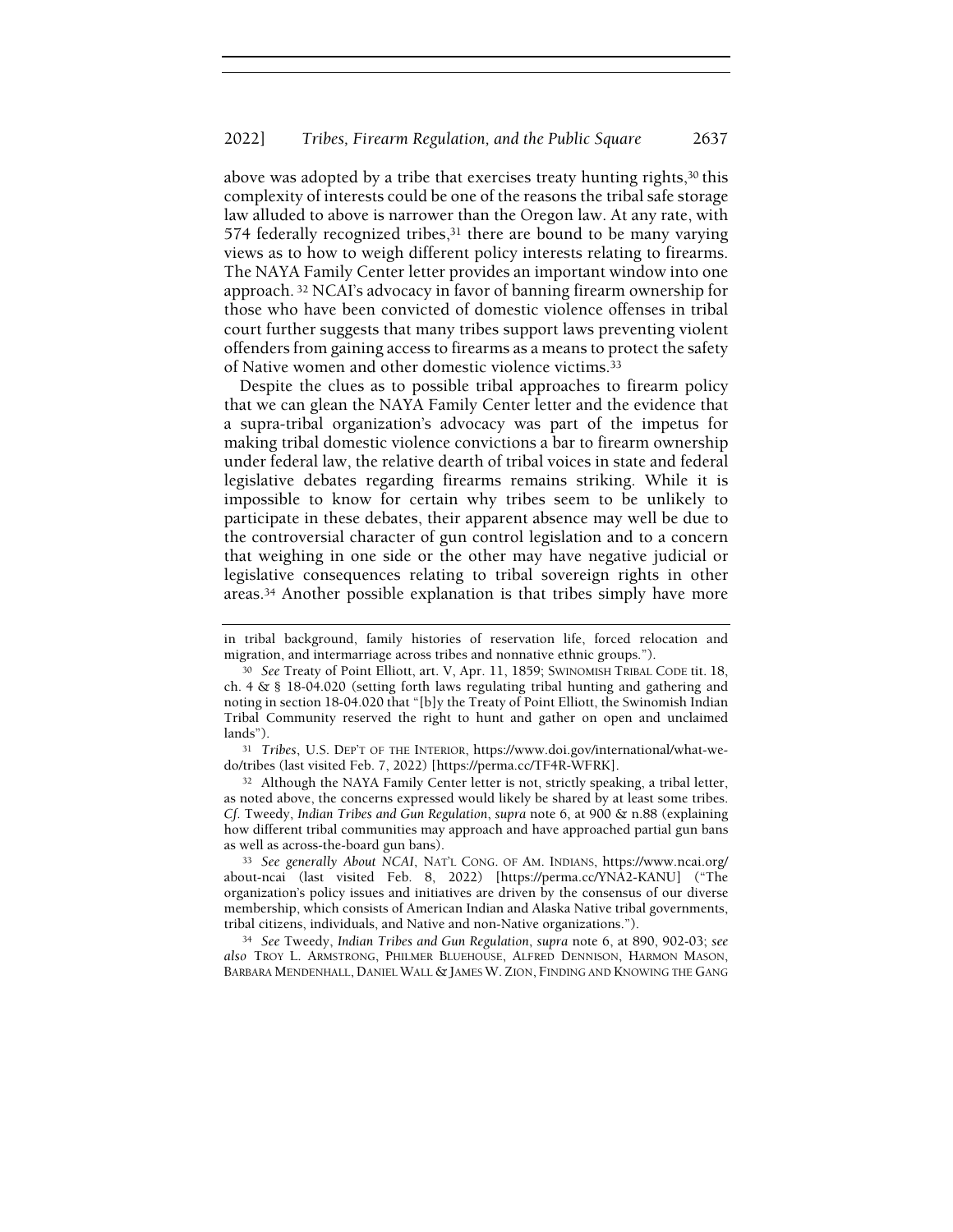immediately pressing concerns and that they are therefore focusing their legislative advocacy elsewhere for the time being.35 Finally, it is also possible that some tribes may be engaging in behind-the-scenes advocacy on issues relating to firearms regulation that is not apparent from the public record.

The remaining Sections of this Article elucidate aspects of colonialism and tribal cultures that likely weigh into tribal approaches to, and preferences with respect to, firearm policy, culminating, in Part V, with an examination of tribal laws relating to firearms, especially those concerning the ability to carry firearms in tribal government buildings and other sensitive areas and contexts.

NAYEE—FIELD-INITIATED GANG RESEARCH PROJECT: THE JUDICIAL BRANCH OF THE NAVAJO NATION 267 (2002) (discussing the fact that weapons control, including firearms regulations, may be "an important element of gang control" and explaining that that fact "could require the [Navajo Nation] Council to enter the controversial area of gun control").

<sup>35</sup> An older article by Richard Witmer discusses tribal priorities relating to issue positions that influenced tribal decisions as to whether to support candidates for state and federal public office. Richard C. Witmer, The High Stakes of Indian Gaming: Economic Development & Political Participation on Native American Homelands, 5 RED INK 26, 27 (Fall 1996). The research findings were based on open-ended survey questions asking which issues were most important in deciding to support a candidate, id. tbl.2, and, more broadly, all important issues that would be considered in deciding whether to support a candidate. Id. at 27. Firearms regulation does not appear on either list, nor does any broader category that might encompass it, such as public safety. Id. Rather, the two issues considered the most important by respondents to the survey were Gaming and Tribal Sovereignty/Treaty Rights. Id. On the other hand, violence against Indian women has since come to the fore as one of the most pressing issues facing tribes, and such violence is often facilitated by the use of firearms. See Ann E. Tweedy, Connecting the Dots Between the Constitution, the Marshall Trilogy, and United States v. Lara: Notes Toward a Blueprint for the Next Legislative Restoration of Tribal Sovereignty, 42 U. MICH. J.L. REFORM 651, 689 (2009); NCAI POL'Y RSCH. CTR., supra note 14; 76<sup>th</sup> Annual Convention & Marketplace, NCAI, https://www.ncai.org/events/2019/10/20/76thannual-convention-marketplace (last visited Feb. 8, 2022) [https://perma.cc/XR47- HTBM]; Jenni Monet, Prosecuting Non-Native Americans, AL JAZEERA AM. (Feb. 22, 2014, 8:00 PM ET) http://america.aljazeera.com/articles/2014/2/22/prosecuting-nonnativeamericans.html [https://perma.cc/XT8N-WF5H]; Nat'l Indigenous Women's Res. Ctr., supra note 22; see also EVERYTOWN FOR GUN SAFETY, GUNS AND VIOLENCE AGAINST WOMEN: AMERICA'S UNIQUELY LETHAL INTIMATE PARTNER VIOLENCE PROBLEM 4 (Oct. 7, 2019), https://everytownresearch.org/report/guns-and-violence-against-women-americasuniquely-lethal-intimate-partner-violence-problem/ [https://perma.cc/Q7AW-JDHC] ("Intimate partner violence and gun violence in the US are inextricably linked."). Thus, tribal priorities may well have changed since the Witmer article came out.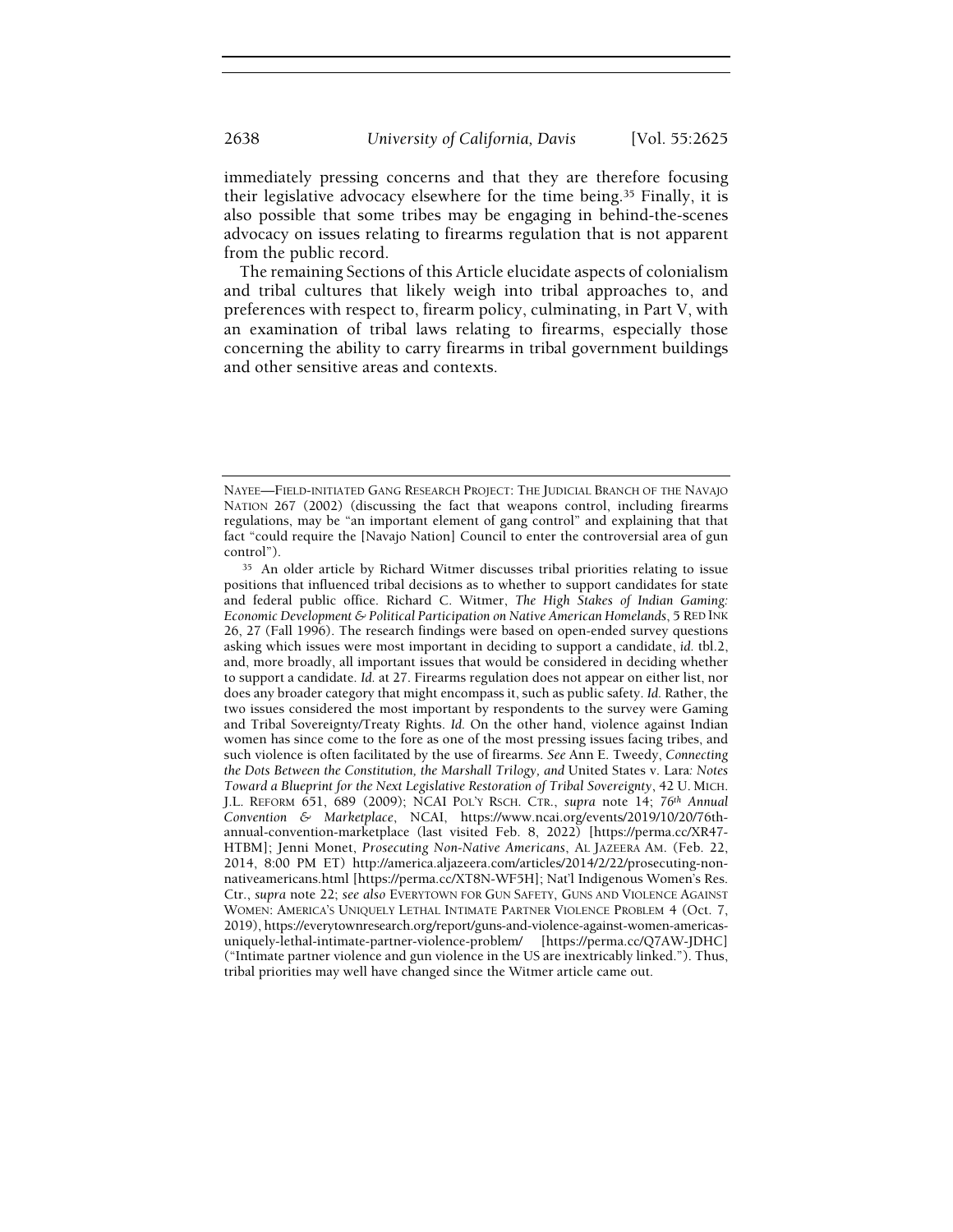# II. HISTORICAL PERCEPTION OF TRIBES AS SAVAGE AGGRESSORS AND CONTINUING CONSEQUENCES WITH RESPECT TO TRIBES' AND NATIVE INDIVIDUALS' RIGHT TO SELF-DEFENSE

As referenced in the Introduction, I previously demonstrated that, historically, in the colonial era and during the early years of the Republic, tribes' conflicts with settlers often resulted from tribes' defense of their lands from settler encroachment, but that tribes engaging in such conflicts were painted as savage aggressors.36 I argued that this perception was part of the impetus for the right to form a militia codified in the Second Amendment and that it resulted in tribes' and Native individuals' not being understood to have a right to selfdefense.37 I further explained that these notions of savagery had resulted not only in juridical denials of tribes' and Native individuals' rights to self-defense in a concrete sense, but also in a figurative denial of the right to self-defense in that notions of tribal savagery have been codified in case law that is still being cited to restrict tribal exercises of sovereignty, particularly when tribal jurisdiction over non-members is involved.38 I explained how this use of racist precedent was leaving tribes without the necessary tools to deal with violent crime against their members, a circumstance that is properly understood as a lack of self-defense in a broad sense.<sup>39</sup>

The aspects of colonialism described above almost certainly affect tribal approaches to, and policy interests relating to, firearm regulation. Furthermore, in the context of the current national debate about the constitutionality of state limits on the use and possession of firearms outside the home and particularly in the public sphere, $40$  this history of colonialism and the racialized character of the right of self-defense raise the question of whether tribes and Native persons could — practically speaking — take advantage of broadly construed Second Amendment

<sup>&</sup>lt;sup>36</sup> Tweedy, Hostile Indian Tribes, supra note 5, at 703-07; accord ROXANNE DUNBAR-ORTIZ, LOADED: A DISARMING HISTORY OF THE SECOND AMENDMENT 35 (2018); LEVI GAHMAN, LAND, GOD, AND GUNS: SETTLER COLONIALISM & MASCULINITY IN THE AMERICAN HEARTLAND 98-99 (2020).

<sup>37</sup> Tweedy, Hostile Indian Tribes, supra note 5, at 697-703; accord DUNBAR-ORTIZ, supra note  $36$ , at  $49$  (describing "the Indian Wars' ... as vitally important to understanding" one of the core rationales of the Second Amendment); GAHMAN, supra note 36, at 106 ("U.S. settler colonial society did not become plagued by racism and exclusion, but in fact, was founded upon racism and exclusion.").

<sup>38</sup> Tweedy, Hostile Indian Tribes, supra note 5, at 709-54.

<sup>39</sup> See id. at 747-54.

<sup>40</sup> See generally BLOCHER & SIEGEL, supra note 6 (describing the current public debate around gun rights and personal freedoms).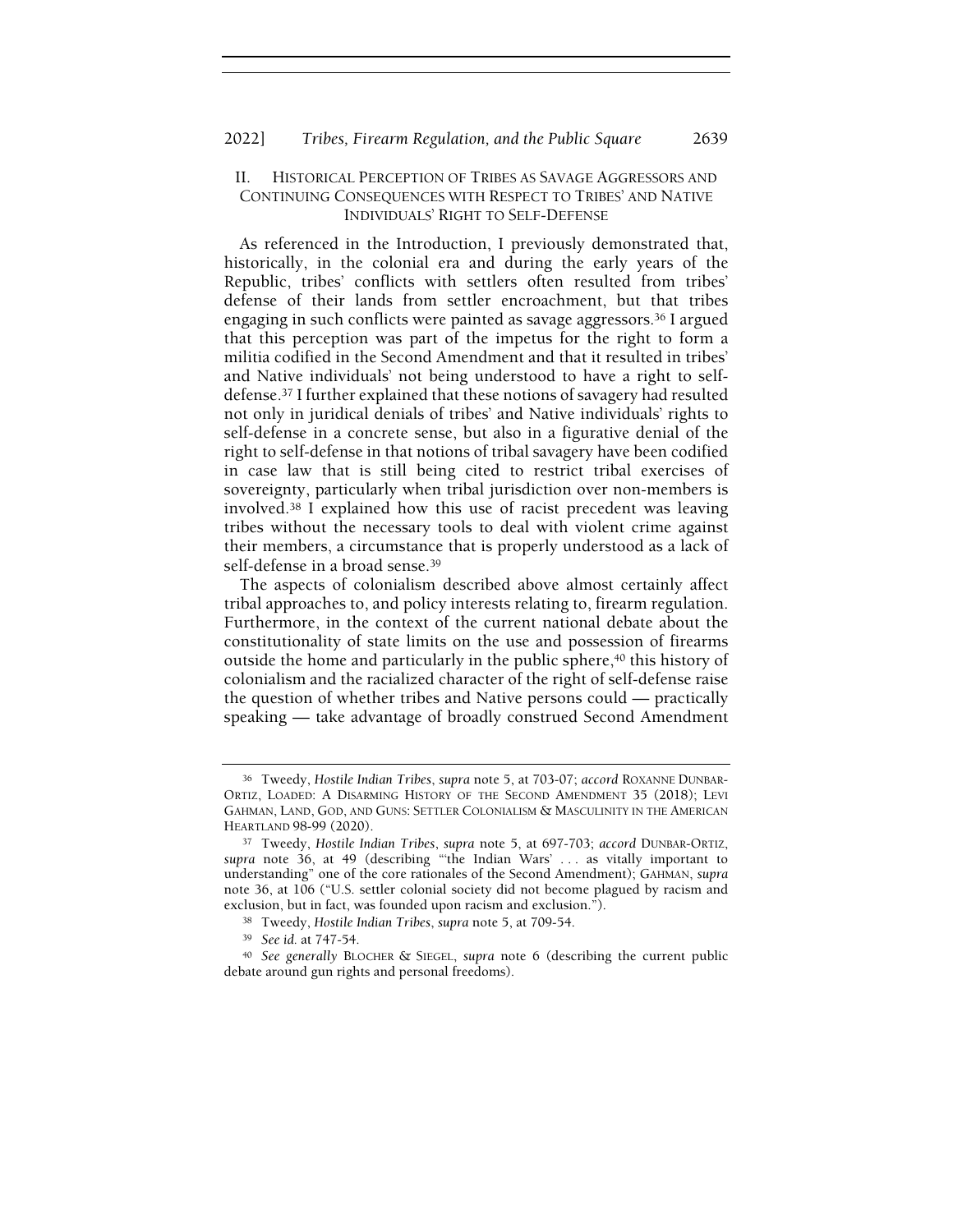rights outside of their reservations.<sup>41</sup> While the answer to this question is not cut and dry, there are indications that tribes and Native persons continue in the present day to be conceptualized as outsiders vis a vis the right to self-defense in its current (albeit contested) formulation as an individual right to carry firearms and to use them when threatened with death or bodily harm.

# A. Tribes and Native Americans Continue to Be Unreflectively Viewed as Entities or Persons to Be Defended Against

The title for my article "Hostile Indian Tribes…Outlaws, Wolves…Bears…Grizzlies and Things Like That?" How the Second Amendment and Supreme Court Precedent Target Tribal Self-Defense comes from an oral argument question in District of Columbia v. Heller<sup>42</sup> in which Justice Kennedy inquired of counsel for the District of Columbia whether the Second Amendment had "nothing to do with the concern of the remote settler to defend himself and his family against hostile Indian tribes and outlaws, wolves, bears and grizzlies and things like that?"<sup>43</sup>

In the article, I explore the "cultural blindness" that this question (as well as the references to Native Americans in the majority opinion and in one of the dissenting opinions) reflects regarding the racialized character of both the Second Amendment and the concept of selfdefense generally vis a vis Native Americans.<sup>44</sup> In the ten years since the article came out, litigants and courts have continued to reference the monolithic view that tribes historically were threatening forces that citizens needed to defend against, without addressing the one-sidedness of this view or its implications for the rights of tribes and Native individuals in the present. Three examples are provided below, although the first is the most balanced reference of the three.

The first example is a very brief and comparatively balanced discussion in the text of the Ninth Circuit's en banc opinion Young v. Hawaii<sup>45</sup> regarding colonial examples of laws requiring colonists to

<sup>41</sup> See Lunceford, supra note 6, at 337-39; Tweedy, Indian Tribes and Gun Regulation, supra note 6, at 906.

<sup>42</sup> District of Columbia v. Heller, 554 U.S. 570 (2008).

<sup>43</sup> Tweedy, Hostile Indian Tribes, supra note 5, at 694 (quoting Transcript of Oral Argument at 8, Heller, 554 U.S. 570 (No. 07-290)); see also Merkel, supra note 5, at 161.

<sup>44</sup> Tweedy, Hostile Indian Tribes, supra note 5, at 694-97.

<sup>45</sup> 992 F.3d 765 (9th Cir. 2021) (en banc).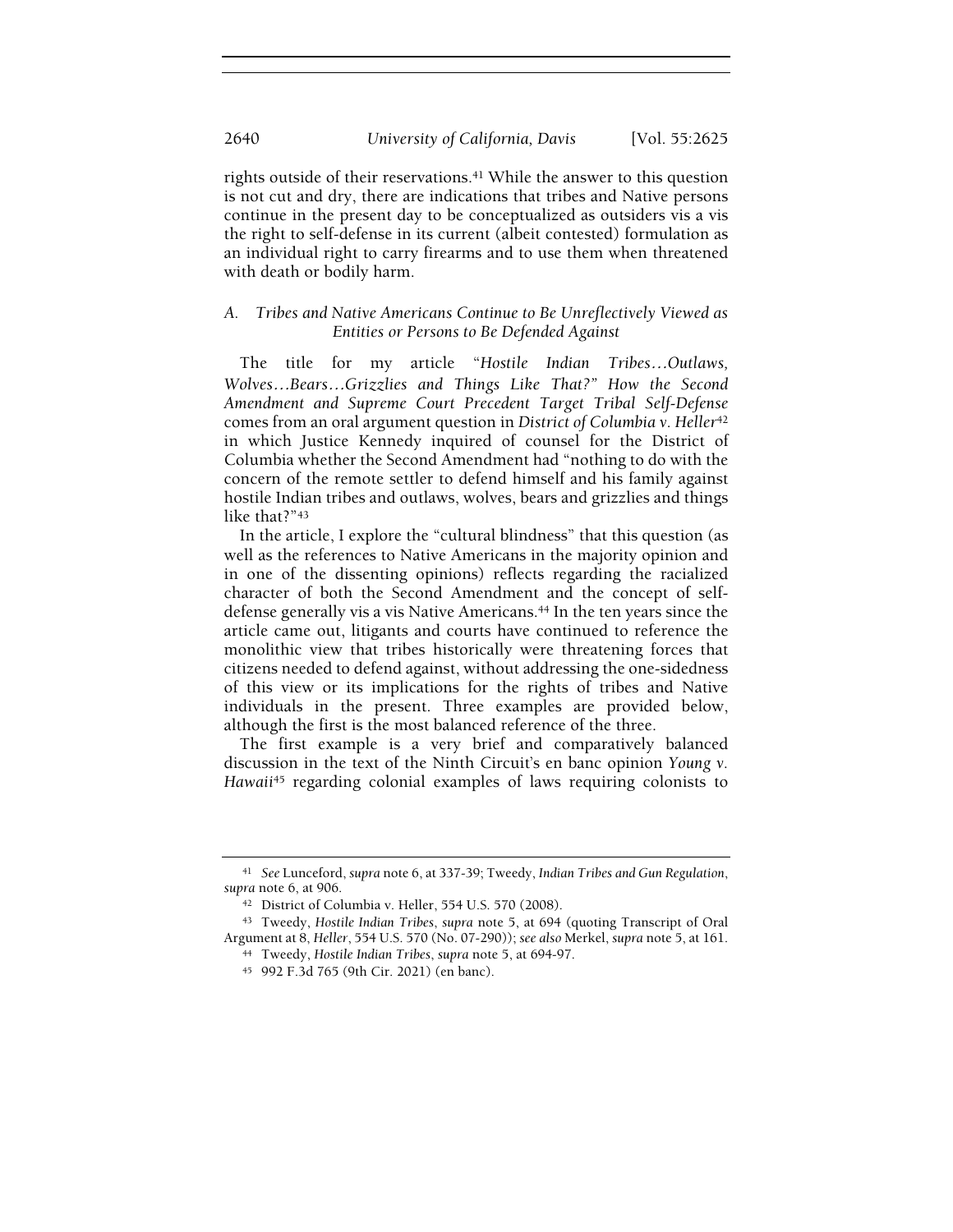bring their weapons to public places such as churches.<sup>46</sup> The court notes "that these early statutes were . . . [drafted to address] the perceived need for protection from outside groups, such as slaves and Native Americans."47 The majority's use of the adjective "perceived" suggests a willingness to question the justifications for these sorts of laws, a willingness that was markedly absent from the majority opinion in Heller, as well as from Justice Breyer's dissent.<sup>48</sup> Nonetheless, the en banc opinion in Young stops short of an exploration or acknowledgement of what this racialized history vis a vis Native Americans (and African-Americans) might mean for these groups and for their exercise of the right to bear arms in the present.

A more pointed example is found in an amicus brief filed in the en banc proceedings in Duncan v. Bonta, $49$  a case that concerned the constitutionality of California's ban on large-capacity magazines. The brief of the Firearms Policy Coalition and other gun rights groups, in attempting to show the long history of the use of large-capacity magazines, describes Meriwether Lewis's demonstration to Native Americans of a large-capacity magazine gun that he was carrying on the expedition and then claims (without providing a pin cite to Lewis's voluminous journals) that Lewis made the point that having a gun with such a magazine allowed the expedition party to defend themselves against Native Americans even though they were out-numbered:

Meriwether Lewis is believed to have acquired from Lukens the Girandoni rifle that he famously carried on the Lewis and Clark expedition. Lewis mentioned it in his journal 22 times. Sixteen times, Lewis was demonstrating the rifle to impress various Native American tribes encountered on the expedition - often "astonishing" or "surprising" them, and making the point that although the expedition was usually outnumbered, the smaller group could defend itself.<sup>50</sup>

<sup>46</sup> Id. at 819. There is another very brief discussion earlier on in the majority opinion in a footnote. Id. at 796 n.16.

<sup>47</sup> Id. at 819.

<sup>48</sup> See Tweedy, Hostile Indian Tribes, supra note 5, at 694-96.

<sup>49</sup> Duncan v. Bonta, 19 F.4th 1087 (9th Cir. 2021) (en banc).

<sup>50</sup> Brief of Firearms Policy Coalition et al. as Amicus Curiae Supporting Plaintiffs-Appellees at 17-18, Duncan v. Bonta, 19 F.4th 1087 (No. 19-55376). David J. Silverman argues that the popular view of Native Americans in the colonial era, which seems to be present in the Lewis journal quotes, as overly impressed with "the mere sound, flash, and smoke of firearms" is too simplistic; instead, he argues that most tribes approached guns with a practical mindset and viewed them as necessary for war (and, in the case of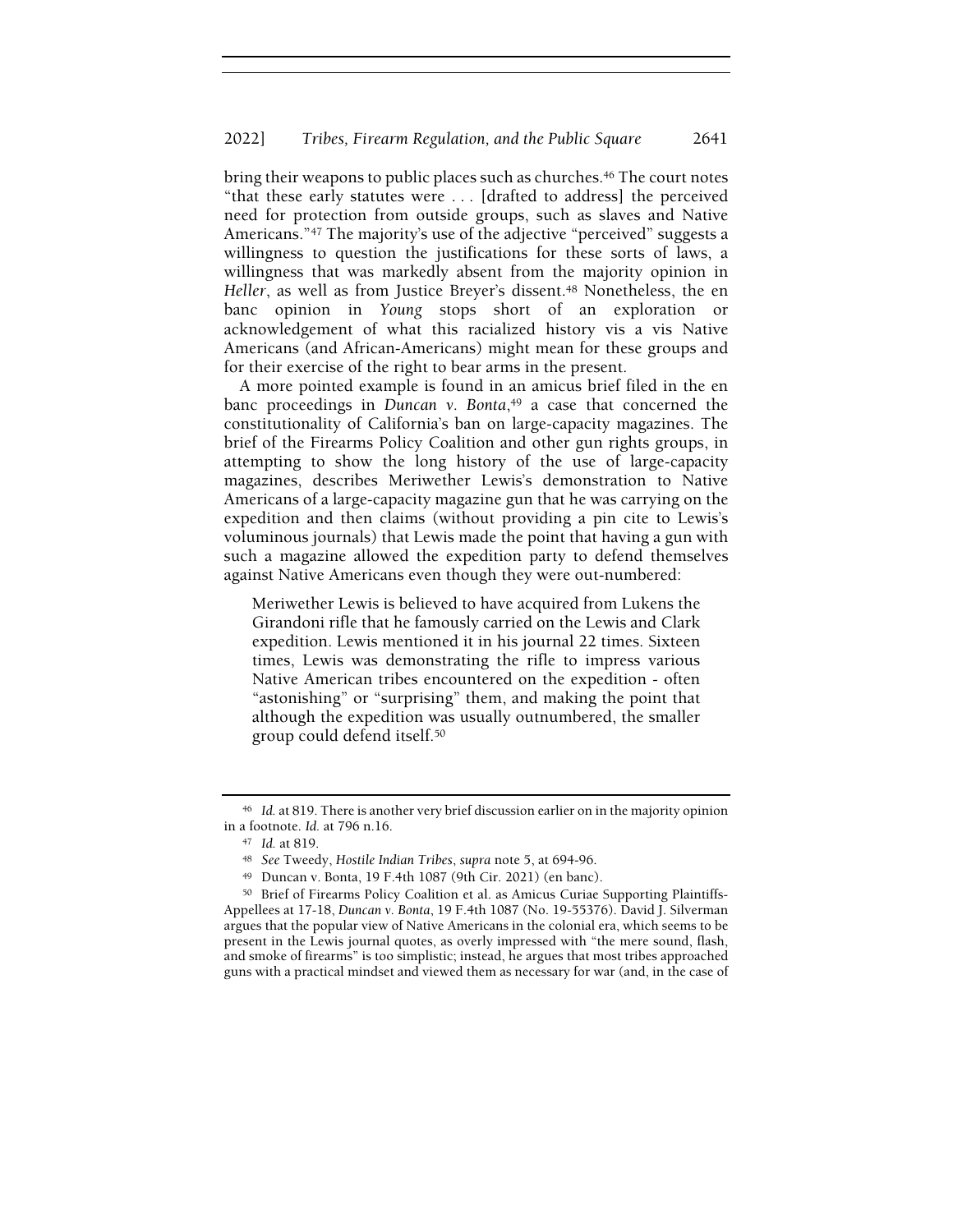The part of the passage containing quotes is followed by a cite to a specific page number in the journals, but the self-defense claim at the end of the passage is supported simply by a citation to the journals in their entirety.51 While I am not an expert on Meriwether Lewis's journals, the lack of proper citation to the self-defense claim does raise the question of whether this interpretation of the journals as expressing the idea that a high-capacity magazine gun ensured the fabled expedition's survival might be a stretch. Relatedly, this passage reflects an understanding on the part of the authors of the brief (or their clients) of Native Americans as persons that must be defended against. The quoted material from the journals appears to describe friendly interactions in which Lewis demonstrates the use of an important technological innovation, but the authors seem to jump from those apparently amicable meetings to the notion that the Native Americans the expedition encountered could never be other than a threat. This passage thus exemplifies the idea that Native Americans are the quintessential target of the right of self-defense — an idea that reverberates through Heller and which has been documented more generally by several scholars.<sup>52</sup>

The third and most egregious example involves an argument by a United States prosecutor in a terrorism trial involving a prisoner at Guantanamo Bay. In the brief, the United States drew an analogy between the defendant's alleged terrorist activities and two situations involving tribes in the 1800s.<sup>53</sup> The first situation the United States

some tribes, for hunting) because of their lethality. DAVID J. SILVERMAN, THUNDERSTICKS: FIREARMS AND THE VIOLENT TRANSFORMATION OF NATIVE AMERICA 8 (2016).

<sup>51</sup> Brief of Firearms Policy Coalition et al., supra note 50, at 18 nn.23, 24.

<sup>52</sup> See Tweedy, Hostile Indian Tribes, supra note 5, at 694-96, 698 & nn.25, 27 and sources cited therein.

<sup>53</sup> Brief of United States at 23-27, Al Bahlul v. United States, 967 F.3d 858 (D.C. Cir. 2020) (No. 09-001), https://turtletalk.files.wordpress.com/2011/03/bahlul-brief-irtspecified-issues-11-mar-2011.pdf [https://perma.cc/9TXV-2S5R]; see also United States v. Hamdan, 801 F. Supp. 2d 1247, 1294-95 (D. Haw. 2011) (a companion case to Al Bahlul discussing the analogy between al Qaeda and the Seminole Tribe and relying on it with the disclaimer that the "court takes no comfort" in the analogy). This brief came to light just after my article "Hostile Indian Tribes…Outlaws, Wolves…Bears…Grizzlies and Things Like That?" How the Second Amendment and Supreme Court Precedent Target Tribal Self-Defense went to press. Compare Tweedy, Hostile Indian Tribes, supra note 5 (reflecting March 2011 publication date), with Matthew L.M. Fletcher, Federal Government Compares Seminoles to Al Qaeda in Military Commissions Case, Turtle Talk (Mar. 15, 2011) (reflecting that the blog post regarding the analogy was published March 15, 2011, which is the same month as the Hostile Indian Tribes article), https://turtletalk.blog/2011/03/15/federal-government-compares-seminoles-to-al-qaedain-military-commissions-case/ [https://perma.cc/G4MU-3EQ7]. However, I was able to at least mention the Al Bahlul issue in a reprinted version of the article that appeared in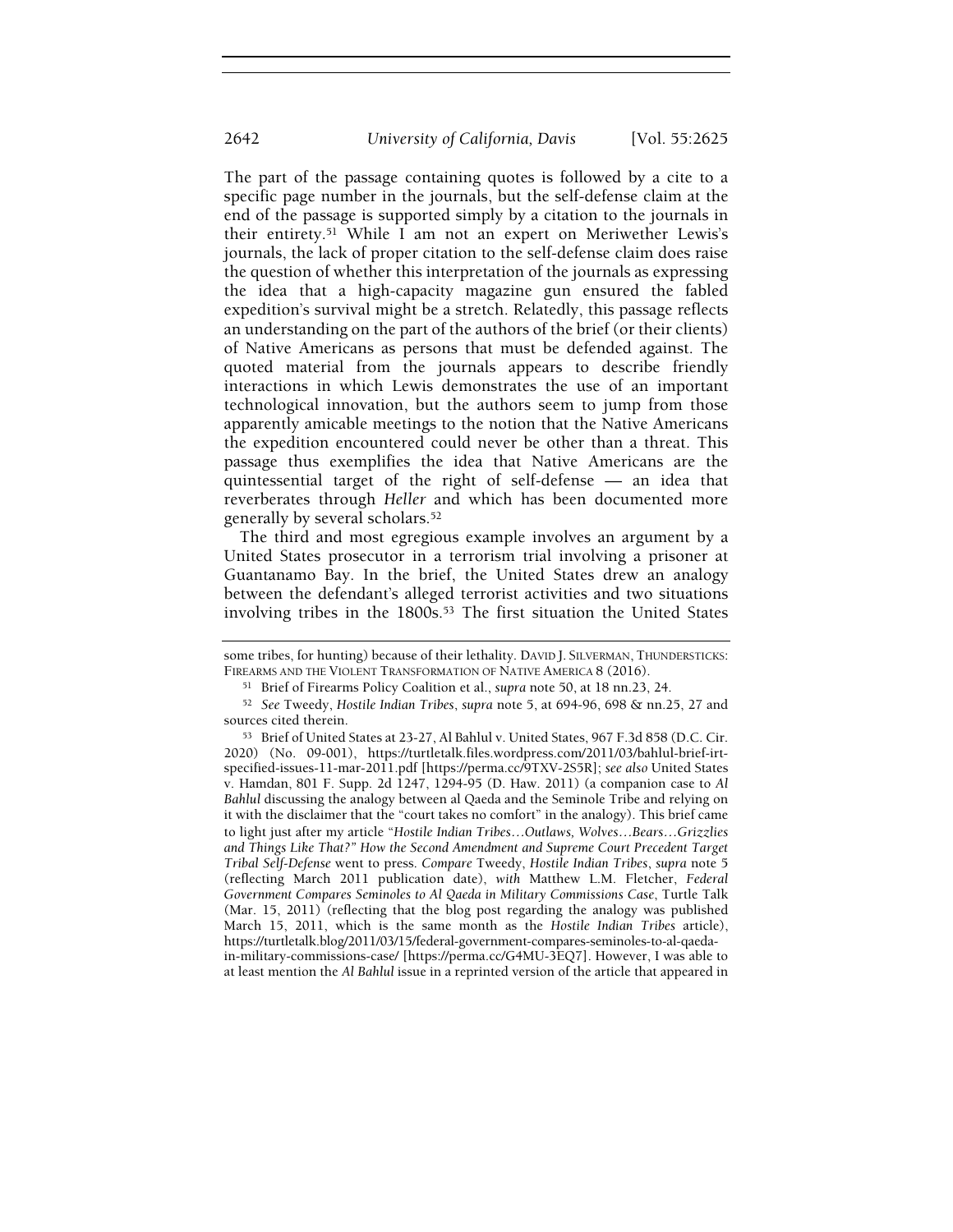analogizes to is very troubling.54 In arguing that a person could be convicted of the crime of aiding the enemy without breaching a duty owed to the United States, the United States uses the example of two British nationals who were sentenced to death for aiding the Seminoles in 1818.55 This discussion in the brief includes highly offensive historical quotes (without any qualification or disclaimer) referring to the Seminoles as "savages" and more specifically as a "savage communit[y]" whose wars were "always attended, on their part, with acts of barbarity the most shocking."56 References to Native Americans as savages are racist, and if, for some reason, historical quotes using that language must be used, at a minimum, their problematic nature should be highlighted to avoid reinforcing and legitimizing that racism.<sup>57</sup> Instead, the quotes in the brief are simply set forth as though there is nothing out of the ordinary about them, with the clear implication being that they convey a historical truth. The use of these quotes culminates in the all-too-familiar argument that the Seminoles, like the al Qaeda, were not entitled to humane treatment because the way they waged war against the United States "violated the customs and usages of war."58 It was argued at the time of the events involving the two British nationals that, because the Seminoles were not entitled to humane treatment, neither were the British nationals who had aided them.59 These arguments are utilized in the brief to illustrate the point that the crime

<sup>56</sup> Brief of United States, supra note 53, at 23-24 (quoting President James Monroe, ANNALS OF CONG., 15th Cong., 2d Sess. 13 (1819)).

another law journal. See Ann E. Tweedy, Hostile Indian Tribes…Outlaws, Wolves…Bears…Grizzlies and Things Like That?" How the Second Amendment and Supreme Court Precedent Target Tribal Self-Defense, 4 CRIT: CRITICAL STUD. J. 1, 15 & n.56 (2011).

<sup>54</sup> The second analogy, involving an Attorney General Opinion reasoning that those supplying the Comanches with ammunition while they were at war with the United States could be subject to court martial, does not use racist language and, unlike the first analogy, is not patently problematic. Brief of United States, supra note 53, at 26-27.

<sup>55</sup> Id. at 23; see also Matthew L.M. Fletcher & Peter S. Vicaire, Indian Wars: Old & New, 15 J. GENDER, RACE & JUST. 201, 227-28 (2012).

<sup>57</sup> See Tweedy, Hostile Indian Tribes, supra note 5, at 715-16.

<sup>58</sup> Brief of United States, supra note 53, at 25. For a discussion of other instances of the use of this argument to justify savage treatment of a nation's opponents, see Tweedy, Hostile Indian Tribes, supra note 5, at 702 (citing Frédéric Mégret, From 'Savages' to 'Unlawful Combatants': A Postcolonial Look at International Humanitarian Law's 'Other', in INTERNATIONAL LAW & ITS OTHERS 266-67 (Ann Orford ed. 2006)).

<sup>59</sup> Brief of United States, supra note 53, at 23-24 (quoting ANNALS OF CONG., 15th Cong., 2d Sess. 13).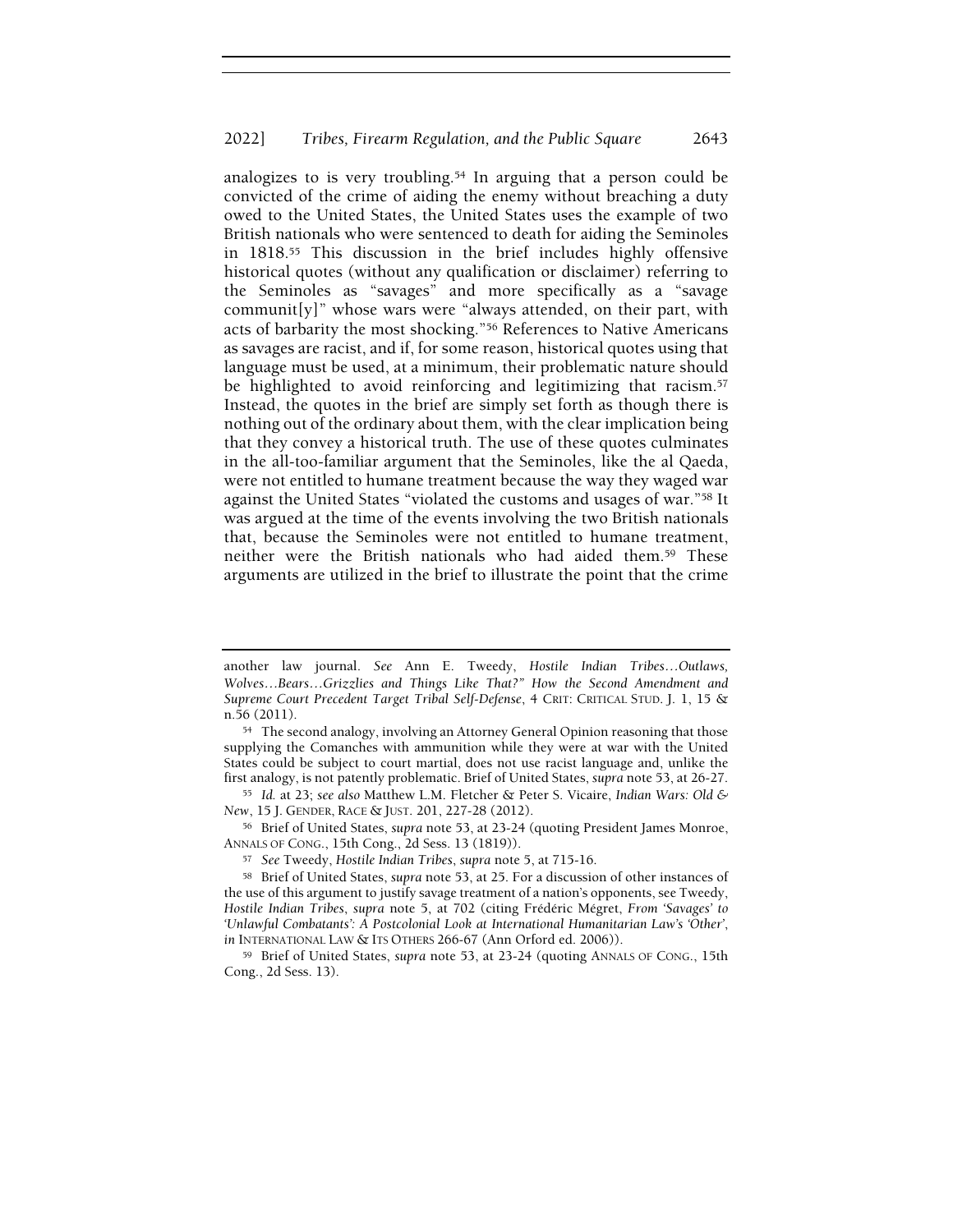of aiding the enemy does not require one to have a duty to the United States.<sup>60</sup>

Even more troubling than the racist content of the quotes themselves is that the Seminoles were being treated in a cruel and inhumane manner by the United States during the war against them that had been initiated by General Jackson with apparent complicity by President Monroe but without the consent of Congress.<sup>61</sup> Thus, even aside from the palpable racism in the quotes, the analogy itself reflects a warped view of history in which the Seminoles, who originally had attacked a United States ship in retaliation for the destruction of one of their villages, are painted as inhumane aggressors, a characterization which was then used to justify further inhumane treatment of them.62 One of the sad ironies in this use of a wrongheaded and racist analogy by a military prosecutor is that Native Americans serve in the United States armed forces at the highest rate of any racial group.63 Thankfully, the

<sup>62</sup> Sofaer, supra note 61, at 33-34, 34 n.212; see also FRANCIS PAUL PRUCHA, I THE GREAT FATHER: THE UNITED STATES GOVERNMENT AND THE AMERICAN INDIANS 87 (1984) (quoting General Jackson's justification for the war and his invocation of the right of self-defense: "The Seminole Indians inhabiting the territories of Spain have . . . visited our Frontier settlements with all the horrors of savage massacre — helpless women have been butchered and the cradle stained with the blood of innocence . . . . The immutable laws of self-defense, therefore compelled the American Government to take possession of such parts of the Floridas in which the Spanish authority could not be maintained.").

<sup>63</sup> See, e.g., American Indian Veterans Have Highest Record of Military Service, NAT'<sup>L</sup> INDIAN COUNCIL ON AGING (Nov. 8, 2019), https://www.nicoa.org/american-indianveterans-have-highest-record-of-military-service/ [https://perma.cc/8FCT-2V4W] (noting

<sup>60</sup> Id. at 26.

<sup>61</sup> See, e.g., Abraham D. Sofaer, Executive Power and the Control of Information: Practice Under the Framers, 1977 DUKE L.J. 1, 33-44 (1977) (describing General Jackson's role in initiating the war and President Monroe's delay in informing Congress); Michelle Tirado, Military Prosecutors Pull Away from Analogy Likening Seminoles to al Qaeda, INDIAN COUNTRY TODAY, https://indiancountrytoday.com/archive/ military-prosecutors-pull-away-from-analogy-likening-seminoles-to-al-qaeda (last updated Sept. 12, 2018) [https://perma.cc/PC2J-94N3] (describing the federal prosecutors as having "backtracked" from the analogy but noting that the Seminole Tribe did not receive an apology); see also Fletcher & Vicaire, supra note 55, at 228 (quoting NCAI's statement that Jackson was engaged in "an illegal war, burning entire Indian villages in a campaign of extermination"). For more on the inhumane treatment of Native cultures by the United States during conflicts in the colonial era and the early years of the republic, see SILVERMAN, supra note 50, at 17-18 ("The most common element in the sequential collapse of Indian military resistance to Euro-America was starvation and war-weariness stemming from the enemy's scorched-earth tactics and killing of women, children, and the elderly."); accord DUNBAR-ORTIZ, supra note 36, at 29, 46 (describing Anglo settlers' violent attacks on Indigenous families and communities and the slaughter of such persons "without distinction of age or gender"); see also SILVERMAN, supra note 50, at 2.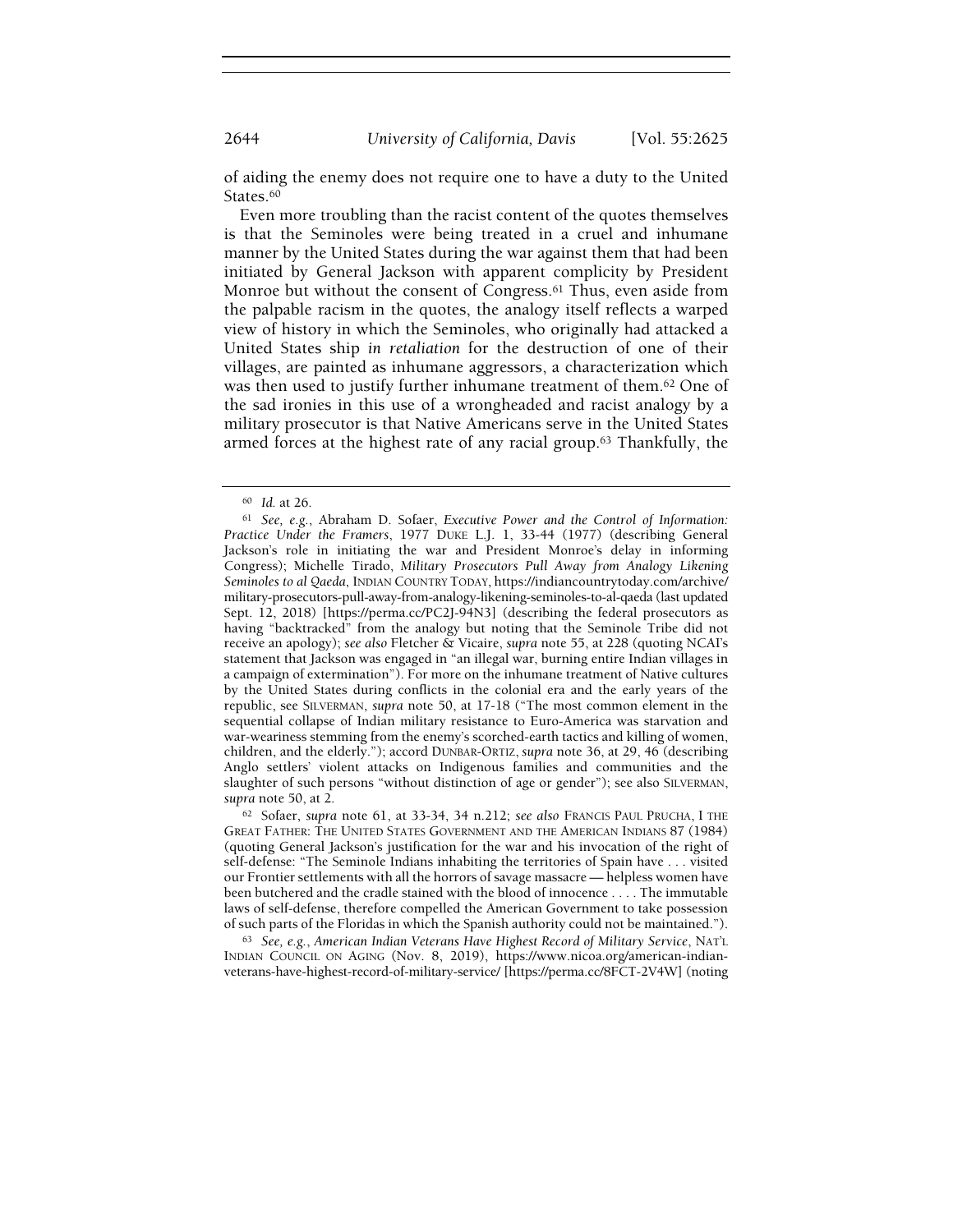military prosecutors eventually backtracked from the analogy, although it does not appear that the Seminole Tribe ever received the requested apology.<sup>64</sup>

From these recent uses of the trope that Indians historically were simply forces to defend against, we can see that much work remains to be done to reframe the right of self-defense to include Native Americans and other oppressed groups. Moreover, when courts rely on history to support (or reject) current firearm regulations, the historical information must be critically evaluated to avoid reinforcing racist characterizations and instantiating them in Second Amendment jurisprudence.

#### B. Violence Against Native Americans

### 1. Violent Victimization in General

In addition to the continued invocation of the stereotype of tribes and Native individuals as savage aggressors that we see in discussions of the Second Amendment and of the Law of War, it is likely that these stereotypes are facilitating — and causing the dominant culture to turn a blind eye toward — continuing violent acts against Native Americans. As mentioned in Part II, Native Americans are disproportionately victimized by violent crime.65 For example, eighty-three percent of Native adults have been victims of violence, and fifty-six percent of Native women have experienced sexual violence in their lifetimes.<sup>66</sup> Moreover, in some counties, the murder rate for Native women is more than ten times the national average.67 Historically, federal prosecution rates for these crimes have been extremely low, although more attention has been paid to this issue in recent years.<sup>68</sup> It is very possible that racist stereotypes of Native Americans as savages are part of the explanation for the longstanding indifference to, and failure to remedy, these issues.<sup>69</sup>

that American Indians and Alaska Natives serve in the Armed Forces at five times the national average).

<sup>64</sup> Tirado, supra note 61.

<sup>65</sup> See supra note 14 and sources cited therein.

<sup>66</sup> NAT'L INST. OF JUST., supra note 14; see also NAT'L CONG. OF AM. INDIANS POL'<sup>Y</sup> RSCH. CTR., supra note 14, at 1.

<sup>67</sup> NAT'L CONG. OF AM. INDIANS POL'Y RSCH. CTR., supra note 14, at 1.

<sup>68</sup> See Tweedy, Hostile Indian Tribes, supra note 5, at 753-54; Tweedy, Indian Tribes and Gun Regulation, supra note 6, at 887 & n.7 and sources cited therein.

<sup>69</sup> Tweedy, Hostile Indian Tribes, supra note 5, at 754.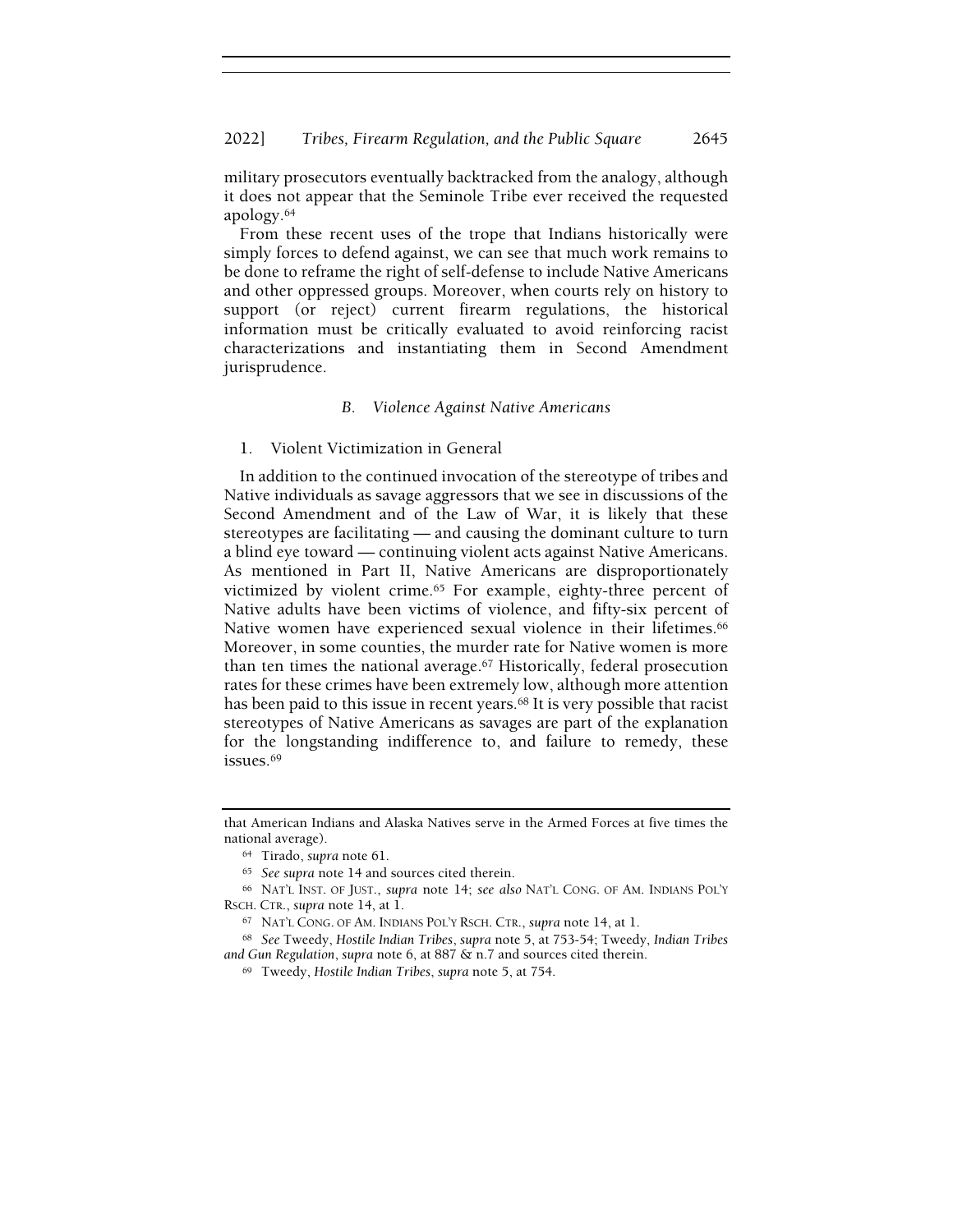#### 2. Police Violence Against Native Americans

In addition to the general violent victimization of Indigenous persons in the United States, both on and off of reservations, another glaring problem relates to police killings of Native Americans. By most accounts, Native Americans are the most likely of any racial or ethnic group to be killed by police,<sup>70</sup> and there is also evidence suggesting that police killings of Native Americans (and Native mortality rates in general) are under-reported.<sup>71</sup>

In some areas of the country, the disparities are shockingly stark. For example, an economist who studies police violence found that, in the Ninth Federal Reserve District, which covers Minnesota, Montana, North Dakota, South Dakota, the Upper Peninsula of Michigan, and twenty-six counties in northern Wisconsin, Native American females are thirty-eight times more likely than white females to have fatal encounters with police and that Native American males in that District are fourteen times more likely to have fatal encounters with police than are white males.<sup>72</sup>

<sup>71</sup> Hansen, supra note 70.

<sup>70</sup> See, e.g., Jasmine Gonzales Rose, Racial Character Evidence in Police Killing Cases, 2018 WIS. L. REV. 369, 376 (2018) ("Victims of police violence are disproportionately people of color. Over the two-year period of 2015-2016, Latinos, blacks, and Native Americans were respectively 1.15 times, 2.5 times, and 2.7 times more likely to be killed by police than whites."); Ian F. Tapu, The Reasonable Indigenous Youth Standard, 56 GONZ. L. REV. 529, 533 (2021) ("Indeed, while Native Americans account for only 0.8% of the population, they comprise 1.9% of police killings, making it the group most likely to be killed by law enforcement." (citation and internal quotation marks omitted)); Elise Hansen, The Forgotten Minority in Police Shootings, CNN, https://www.cnn.com/ 2017/11/10/us/native-lives-matter/index.html (last updated Nov. 13, 2017, 2:51 PM EST) [https://perma.cc/QF9E-2XHL] ("Native Americans are killed in police encounters at a higher rate than any other racial or ethnic group, according to data from the Centers for Disease Control and Prevention"); Teran Powell, Native Americans Most Likely to Die From Police Shootings, Families Who Lost Loved Ones Weigh In, WUWM 89.7 FM (June 2, 2021, 12:52 PM CDT), https://www.wuwm.com/2021-06-02/nativeamericans-most-likely-to-die-from-police-shootings-families-who-lost-loved-ones-weighin [https://perma.cc/N9NC-5BD5] ("Native American people are killed in police encounters more than any other ethnic group, according to the Centers for Disease Control & Prevention."). But see ACLU, THE OTHER EPIDEMIC: FATAL POLICE SHOOTINGS IN THE TIME OF COVID-19, at 4 (2020) (citing data to the effect Black Americans are slightly more likely than Native Americans to be killed by police).

<sup>72</sup> Federal Reserve District, 9th, FRASER, https://fraser.stlouisfed.org/subject/federalreserve-district-9th (last visited Feb. 14, 2022) [https://perma.cc/VW8V-DAWJ] (listing the geographic areas encompassed within the district); Powell, supra note 70 (citing Dr. Matthew Harvey's research); see also MATTHEW HARVEY, FATAL ENCOUNTERS BETWEEN NATIVE AMERICANS AND THE POLICE 13-14 (2020); id. at 3 (defining the term "fatal encounters" to include "both police-induced deaths (such as a fatal shootings) and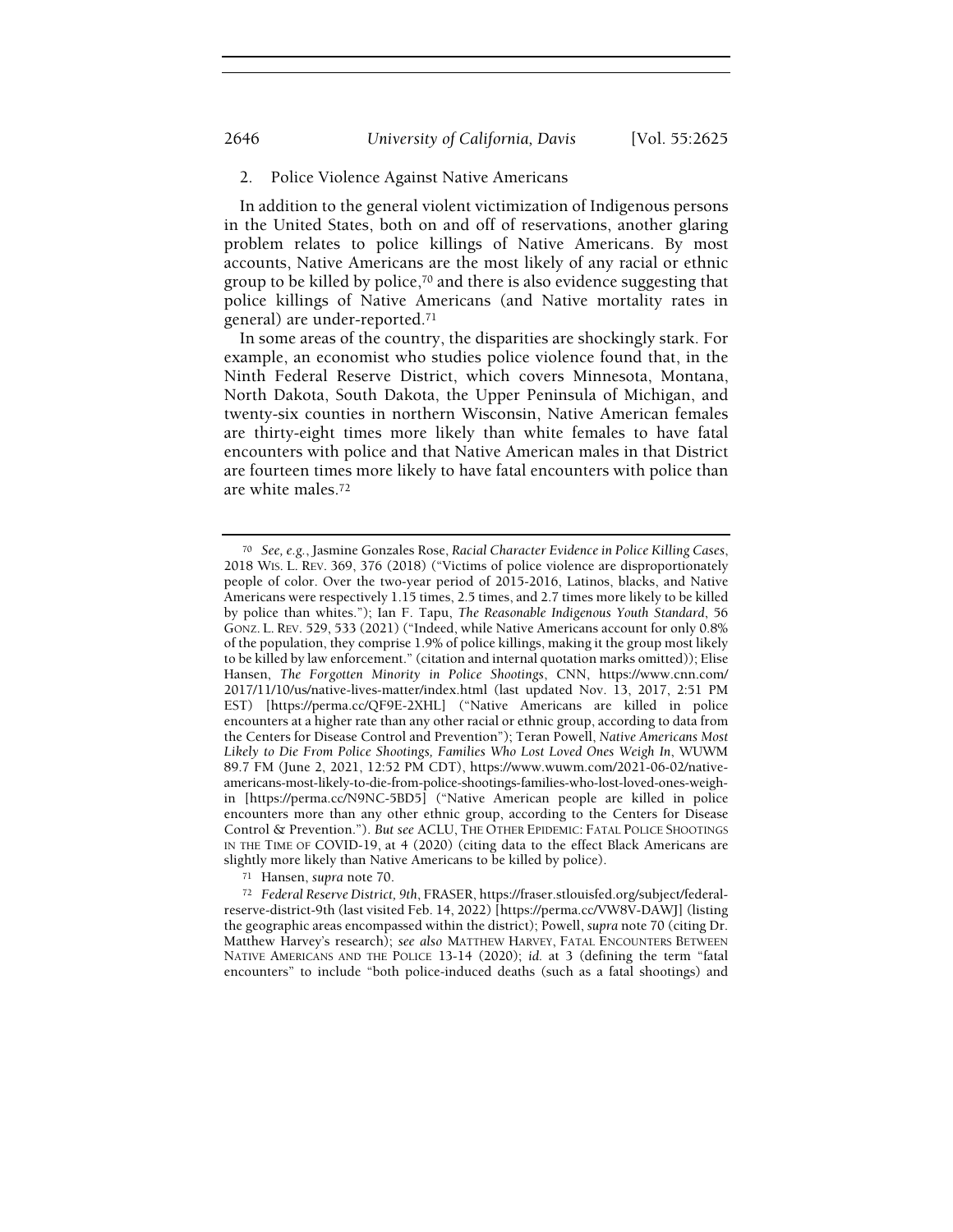As will be discussed below, in many instances, Native victims of police killings either were suspected of having, or had, a weapon of some kind, although not necessarily a firearm. These heartbreaking statistics are yet another indication that the racialized historical view of Native Americans as a dangerous threat that must be defended against has continuing salience<sup>73</sup> and, concomitantly, that the right of selfdefense is coded white. These data further indicate that, if the individual right to defend oneself with a firearm is expanded by the Supreme Court, Native Americans may not be able, as a practical matter, to access these expanded rights.

Police killings of Native Americans receive scant media attention,<sup>74</sup> and the individual stories of the deaths of Natives at the hands of police are not widely known. Accordingly, I will briefly discuss three examples to illustrate the problem.

A twenty-six-year-old Oneida man named Jonathan Tubby was arrested by police in Green Bay, Wisconsin, in 2018 after he ran a stop sign and it was discovered that he had an outstanding warrant for drunk driving.75 The officers allegedly suspected Mr. Tubby of having a weapon, although no weapon had been discovered in a search.<sup>76</sup> When they arrived at the jail, the officers had difficulty getting him to leave the police car.77 They broke the back window of the car and sprayed an eye irritant into the vehicle, and, when Mr. Tubby exited, he stumbled blindly around before being "taken down by a police canine."78 While he lay face down, police shot him five times in the back, neck, and torso.79 No charges were ever filed against the officers, and no weapon

police-involved deaths (such as those where police were involved and the cause of death is an overdose, suicide, or vehicular [sic])").

<sup>73</sup> See Hansen, supra note 70 (discussing Professor Matthew Fletcher's view that police stereotypes of Native Americans as "being violent or addicted to alcohol and other drugs" are likely part of the reason that Native Americans are killed by police at such high rates).

<sup>74</sup> See, e.g., HARVEY, supra note 72, at 3 ("While attention directed toward police treatment of blacks is certainly warranted, fatal encounters between police and Native Americans have failed to receive comparable attention. Despite the high populationadjusted counts of Native American deaths at police hands, many of these incidents escape media attention"); Powell, supra note 70 (noting that Native Americans' "voices are rarely heard regarding police brutality").

<sup>75</sup> Powell, supra note 70.

<sup>76</sup> See Appellants' Opening Brief at 3, Doxtator v. O'Brien, No. 21-2101 (7th Cir. Nov. 1, 2021).

<sup>77</sup> See Powell, supra note 70.

<sup>78</sup> Appellants' Opening Brief, supra note 76, at 3.

<sup>79</sup> Id.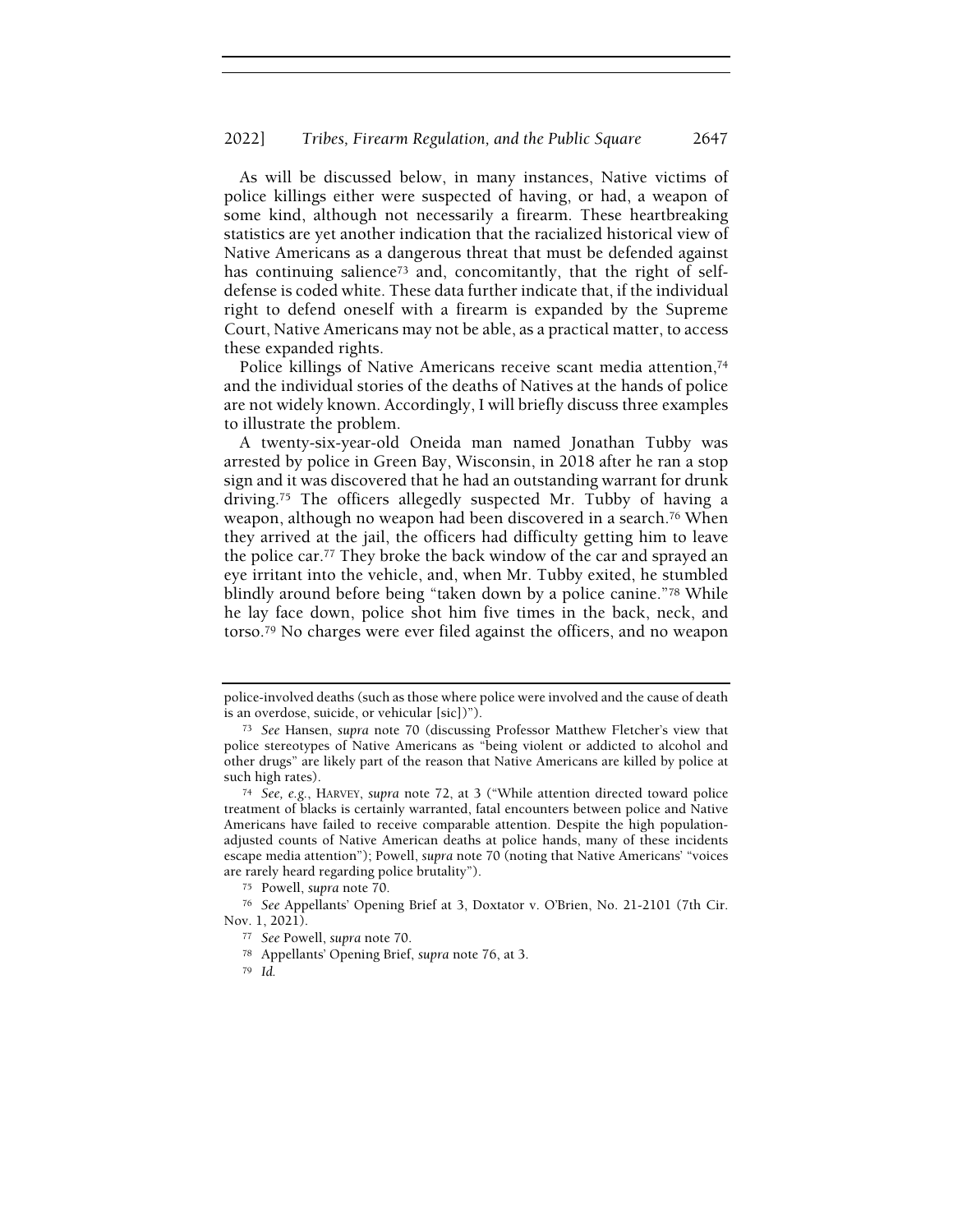was ever found on Mr. Tubby.80 The family's civil lawsuit was dismissed,<sup>81</sup> and appeal is now pending in the United States Court of Appeals for the Seventh Circuit.<sup>82</sup>

In 2015, Rosebud Sioux Tribe citizen Paul Castaway was killed by Denver police after his mother called the police because Mr. Castaway, who was mentally ill and suicidal, had threatened her with a knife before running out the back door.<sup>83</sup> When the police arrived, Mr. Castaway demanded that the police kill him and then pressed the knife to his own throat."84 Video footage appears to show him walking toward one of the officers with the knife still pressed to his own throat.85 The officer backed away and then shot him three times. Police then handcuffed him, and he died at the hospital.<sup>86</sup> The district attorney found the shooting to be justified.<sup>87</sup>

A final example involves the police killing of a pregnant mother on the Muckleshoot Reservation outside of Seattle.<sup>88</sup> Renee Davis had had an argument with her partner on a Friday in October 2016, and, after he left, she began to send him very concerning texts, including a photo of herself with a large cut on her body and a threat to shoot herself.<sup>89</sup> He went to police hoping that they could provide help.<sup>90</sup> Ms. Davis had

<sup>83</sup> First Complaint & Jury Demand ¶¶ 1-3, 13, 17, Estate of Castaway v. Traudt, 2019 WL 6700512 (D. Colo. 2019) (No. 1:16-cv-1763); see also Hansen, supra note 70.

84 Hansen, supra note 70; see also First Complaint & Jury Demand, supra note 83, ¶¶ 24-25.

85 First Complaint & Jury Demand, supra note 83, III 33, 42; see also Response to the Defendant's Motion for Summary Judgment at 5, Castaway, 2019 WL 6700512 (No. 1:16-cv-1763).

<sup>86</sup> Hansen, supra note 70.

<sup>87</sup> Id.

88 Hallie Golden, A Pregnant Woman Was in Trouble. Cops Killed Her in Her Bed., DAILY BEAST (Jan. 4, 2021, 5:00 AM ET), https://www.thedailybeast.com/renee-davis-ofwashington-state-was-killed-by-cops-in-her-bed-in-2016-and-her-family-still-wantsjustice [https://perma.cc/94SJ-97U9].

<sup>89</sup> Brief of Appellant, Davis v. King County, 479 P.3d 1181 (Wash. Ct. App. 2021) (No. 79696-8-I), 2019 WA APP. CT. BRIEFS LEXIS 3468, at \*1, \*1-3; Golden, supra note 88.

90 Brief of Appellant, supra note 89, at \*3; Golden, supra note 88. The police involved were King County police officers because the Muckleshoot Indian Tribe had contracted with the King County Sheriff's Office to provide on-reservation law enforcement services. See Complaint ¶ 1, Davis v. King County, No. 18-2-00321-1, 2018 WL 11302891, ¶ 1 (Wash. Super. Ct. Jan. 3, 2018).

<sup>80</sup> See id. at 3-4, 27; Powell, supra note 70.

<sup>81</sup> Powell, supra note 70.

<sup>82</sup> Oral argument was heard on February 23, 2022, and, as this article goes to press, no decision has yet been issued. Susan Doxtator v. Erik O'Brien, No. 21-02101, (7th Cir. Feb. 23, 2022) (Bloomberg Law).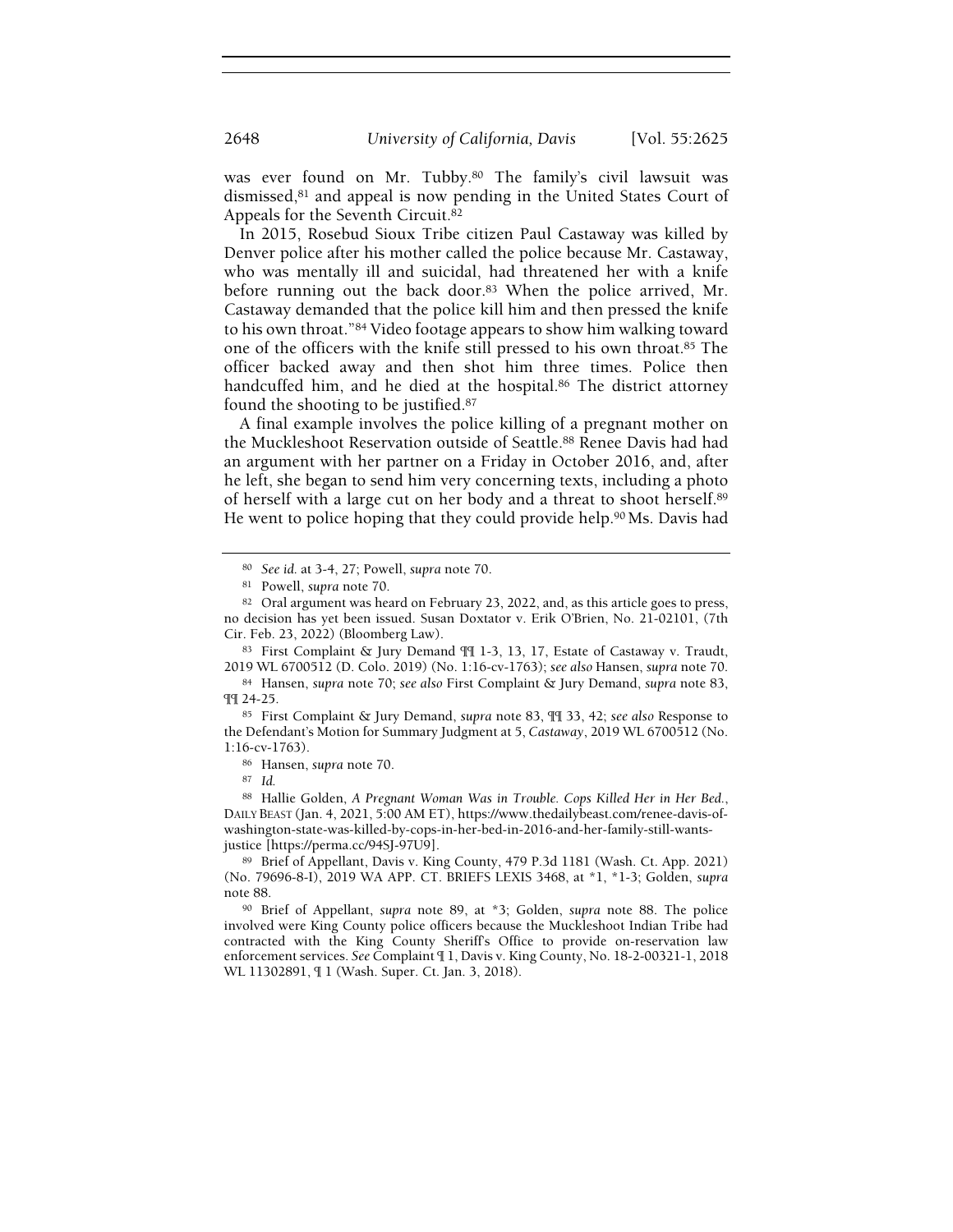a history of mental health problems as well as of domestic abuse inflicted by a previous partner, and, as a result, the police were familiar with her.<sup>91</sup> Two officers then went to Ms. Davis's home, moved her two young children to the front door area of the house, and then entered her bedroom, where they found her lying on her bed, covered with a blanket.92 They ripped off the blanket and then shot her eight times, allegedly because she began to raise what turned out to be an unloaded pistol.93 Eventually, after the family's civil case was dismissed by the Washington Court of Appeals and then reinstated, King County agreed to pay the family \$1.5 million in a settlement.<sup>94</sup> Outcry over the killing of Ms. Davis also formed part of the impetus for changes in state law to restrict the use of deadly force by police and to eliminate a bar on private personal injury lawsuits against police when the victim was engaged in commission of a felony.<sup>95</sup>

All three of these tragic killings, combined with the extremely high rates of police killings of Native Americans generally, suggest that many police may be operating based on stereotypes of Native Americans that are rooted in historical misperceptions of them as savage aggressors. In the case of Mr. Tubby, there was no weapon whatsoever, and yet he was killed based, at least in part, on suspicion of a weapon. Mr. Castaway and Ms. Davis were both experiencing mental health crises and were suicidal when they were killed. Yet, police shot Mr. Castaway as he held a knife to his own throat and advanced aggressively on Ms. Davis as she lay in her bed, stripping a blanket off of her.

Additionally, due in part to the inadequacies of the Indian Health Service, untreated mental illness is a serious problem in many Native American communities,<sup>96</sup> and the examples of the killings of Mr.

<sup>91</sup> Brief of Appellant, supra note 89, at \*1-3; see Golden, supra note 88.

<sup>92</sup> Brief of Appellant, supra note 89, at \*6.

<sup>93</sup> Mike Carter, King County to Pay \$1.5 Million in 2016 Shooting Death of Pregnant Muckleshoot Mother Renee Davis, SEATTLE TIMES (Aug. 4, 2021, 7:19 PM), https://www.seattletimes.com/seattle-news/king-county-to-pay-1-5-million-settlementover-2016-shooting-death-of-pregnant-muckleshoot-mother-renee-davis/ [https://perma.cc/ PR2L-VDHU]; Golden, supra note 88; see also Brief of Appellant, supra note 89, at \*6-7.

<sup>94</sup> Carter, supra note 93.

<sup>95</sup> Id.

<sup>96</sup> See, e.g., Hansen, supra note 70 (discussing the mental health crisis affecting Native Americans). However, the Biden Administration has increased funding to the Indian Health Service, and, although much of the funding will go to COVID-19 relief efforts, \$420 million is slated to provide better mental health and substance abuse services. See, e.g., Press Release, Indian Health Serv., Biden Administration Invests Additional \$1.8 Billion in American Rescue Plan Funding to Combat COVID-19 in Indian Country (June 16, 2021), https://www.ihs.gov/newsroom/pressreleases/2021 press-releases/biden-administration-invests-additional-1-8-billion-in-american-rescue-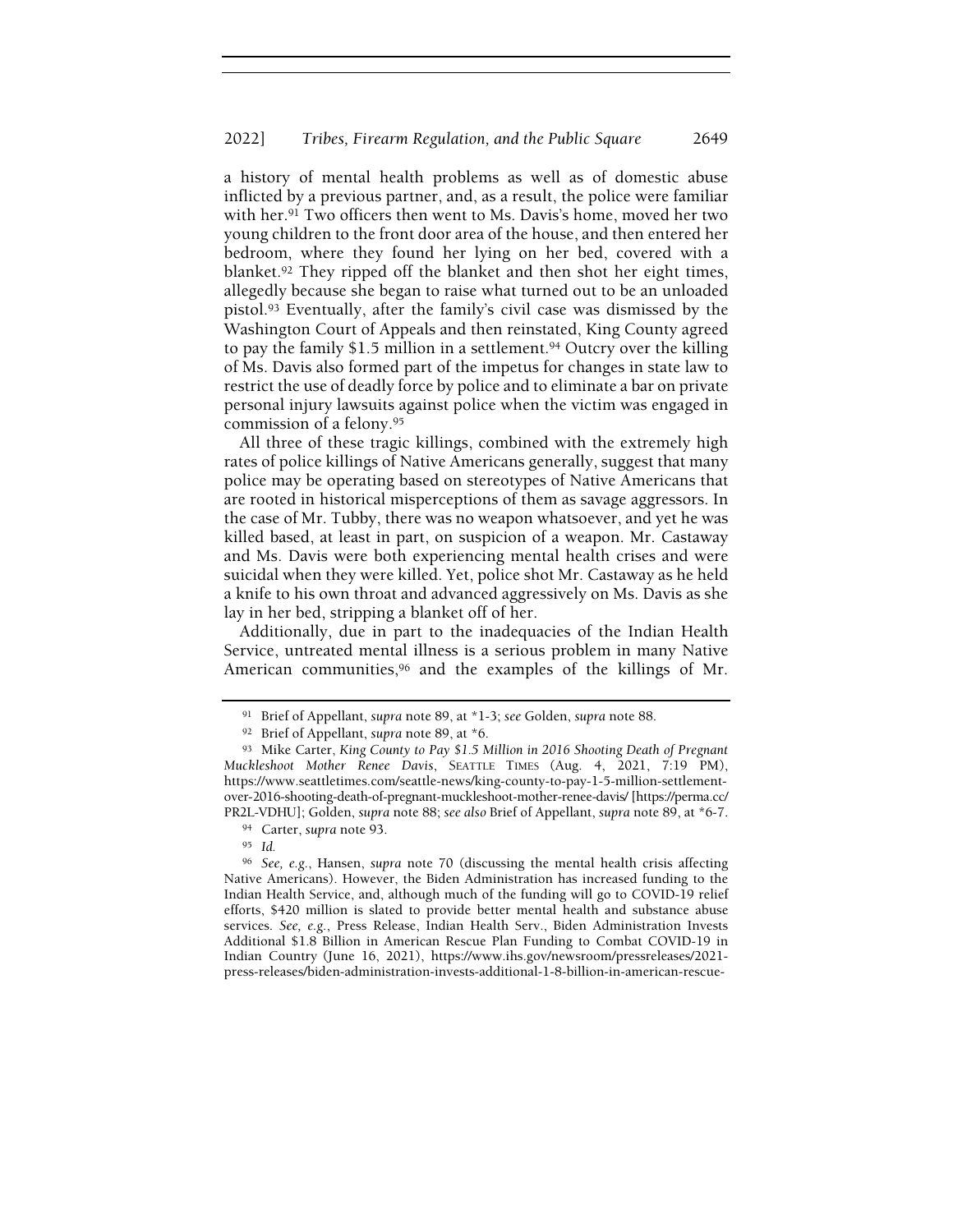Castaway and Ms. Davis illustrate the need for reliable, culturally appropriate services.97 Moreover, the disproportionate rates of police killings of Native Americans — and these three examples in particular — may suggest that armed Native Americans are much more likely to be victimized by police, further indicating that increasing the scope of Second Amendment rights — as the Supreme Court seems poised to do98 — will ultimately benefit whites and may further endanger BIPOC persons (and Native Americans in particular) who choose to arm themselves. Yet, as will be discussed below, tribal cultures historically relied on firearms to defend themselves, to protect their interests, and, in many cases, to hunt. We know that hunting continues to be important to many tribes, and, based on the historical prominence of firearms in numerous tribal communities, it is reasonable to expect that firearms remain an important part of some tribal cultures even outside of the hunting context. Thus, it is likely that many tribes would favor some accommodation between gun rights and gun regulations.

#### III. FIREARMS AND TRIBAL CULTURES

With five hundred and seventy-four federally recognized tribes, Indigenous cultures within the United States are incredibly diverse, and it is important not to conceive of them monolithically. Tribal cultures, like all cultures, are also constantly evolving, so what has been true in the past about a given Native culture is not necessarily true today. Specific tribal laws may be the best window into an individual tribe's approach to firearm regulation, and those will be addressed in Part IV. This Part focuses on what we know about the historical importance of firearms to many tribal cultures and the historical and current importance of firearms for hunting for some tribes.

## A. Many Tribes' Historical Reliance on Firearms

Historian David J. Silverman explains how guns became crucial for many tribal cultures in the period extending from "the early days of the Atlantic coast colonization in the seventeenth century, through the end

plan-funding-to-combat-covid-19-in-indian-country/ [https://perma.cc/JT9M-VCJX] (announcing that \$420 million of the funds will be used for mental health and substance abuse prevention and treatment).

<sup>97</sup> See Nat'l Native American Bar Ass'n, The National Native American Bar Association Declares Takomi Hasapa Wiconi Hecha (Black Lives Matter) (June 15, 2020) (stating that "[h]istoric trauma and mental illness are persuasive factors in Native encounters with police, particularly those that result in death").

<sup>98</sup> See Howe, supra note 1.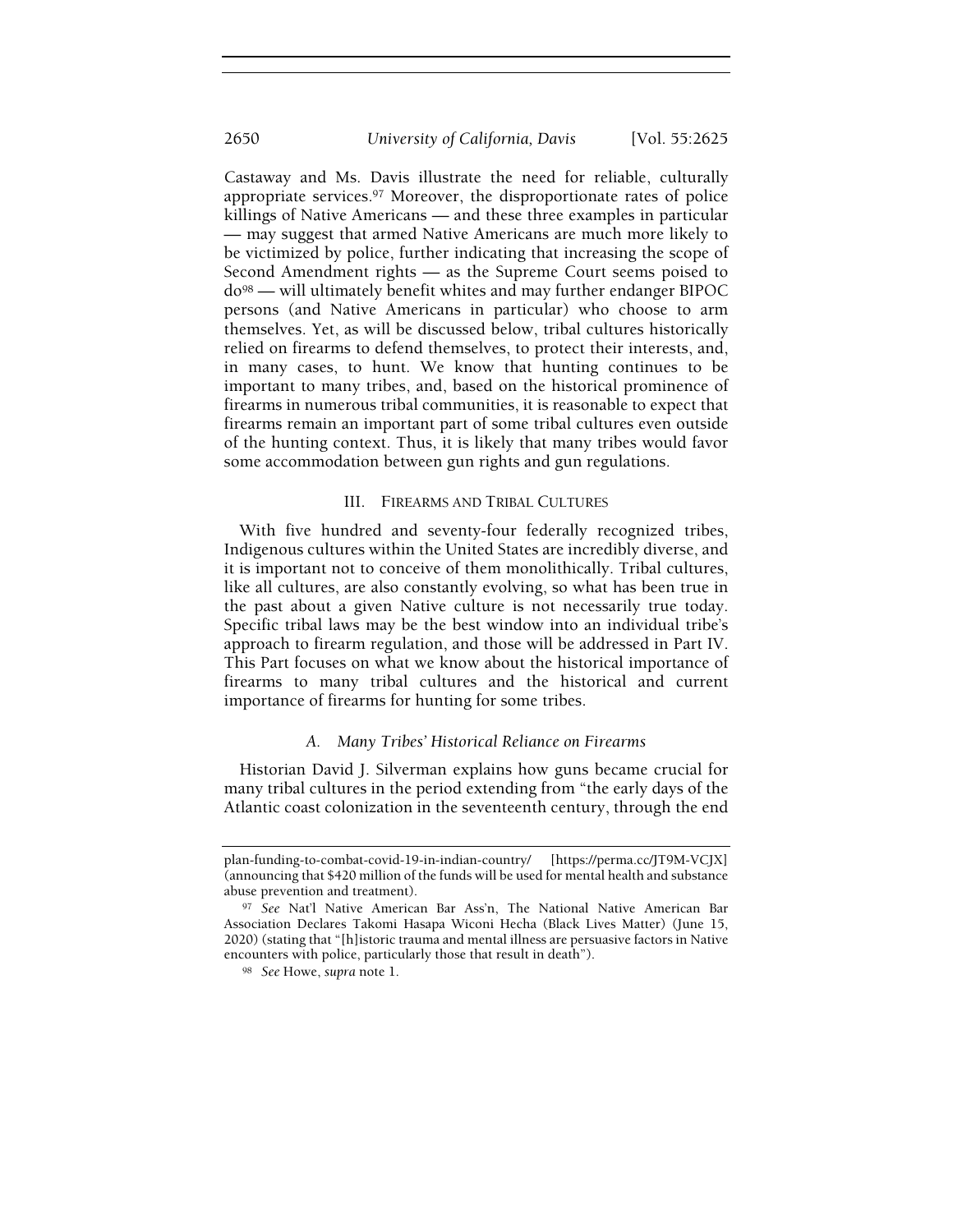of the Plains wars in the late nineteenth century."99 He describes firearms' centrality in inter-tribal conflicts, as well as in conflicts with the colonists and with the United States, and the acuity with which various tribes strategized and negotiated to ensure continued access to firearms and ammunition should any one source of such items dry up.<sup>100</sup>

According to Silverman, the tribes that acquired firearms often transformed themselves into "predatory gunmen," leading other tribes to realize "that the groups most at risk of subjugation, forced adoption, enslavement, displacement, and death were the ones who failed to provide their warriors with guns and ammunition."101 This led to an inter-tribal arms race, and, for some tribes, guns became symbols of masculinity.102 For example, Silverman notes that, for the Blackfeet, "capturing an enemy warrior's gun became the greatest honor a man could accomplish in battle."<sup>103</sup>

Indigenous persons from small communities that could not realistically compete with larger, more powerful tribes tended to become middlemen who trafficked guns from remote colonial sources, thus cementing an alliance with larger, more powerful tribes.104 So important was tribal business to gun manufacturers that some modified their guns to suit tribal preferences.105 Silverman claims that, rather than succumbing to colonialism in a downward spiral that began with Euro-American contact, Native Americans "used guns to reshape their world," and, through firearm use and expertise, accumulated "wealth, power, and honors."106 Thus, according to Silverman, it was, in actuality, the United States' "scorched-earth tactics" and wanton killing

<sup>99</sup> SILVERMAN, supra note 50, at 8; accord Donald E. Worcester & Thomas F. Schilz, The Spread of Firearms Among the Indians on the Anglo-French Frontiers, 8 AM. INDIAN Q. 103, 113 (1984) ("By 1820, few of the important tribes were without firearms."); see also SILVERMAN, supra note 50, at 2.

<sup>100</sup> See SILVERMAN, supra note 50, at 8, 13-15, 19; see also David J. Silverman, Guns, Empires and Indians: Multilateral Imperial Politics Triggered an Indigenous Arms Race and Led to the Violent Transformation of Native America, AEON (Oct. 13, 2016), https://aeon.co/essays/how-did-the-introduction-of-guns-change-native-america [https://perma.cc/MAH8-6339].

<sup>101</sup> SILVERMAN, supra note 50, at 8.

<sup>102</sup> Id. at 8-9.

<sup>103</sup> Id. at 9.

<sup>104</sup> Id. at 14; see also Worcester & Schilz, supra note 99, at 109 (describing Ojibwa and Cree middlemen who supplied the tribes on the northern Great Plains with firearms).

<sup>105</sup> SILVERMAN, supra note 50, at 12.

<sup>106</sup> Id. at 19.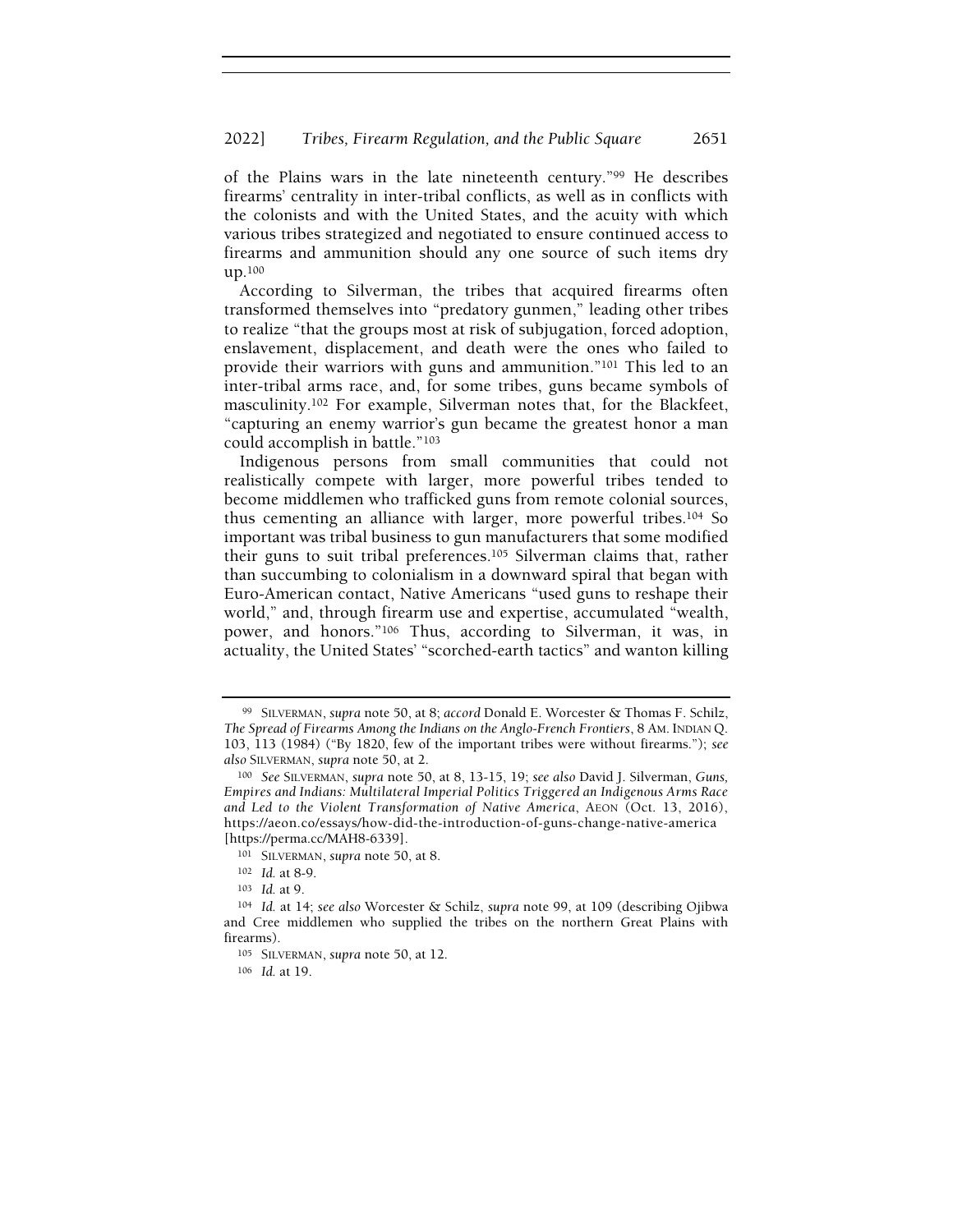of children, women, and the elderly that eventually spelled defeat for tribes as military forces.<sup>107</sup>

While Silverman does not claim that all tribes had the same cultural investment in guns (he notes, for example, that many tribes in the Southwest lacked significant access to guns until the mid- to late nineteenth century), his analysis paints a picture of numerous tribal cultures' coming to form a significant attachment to firearms over time. While tribes themselves are no longer able to use guns for military purposes,<sup>108</sup> we do know that Native Americans have the highest rate of serving in the United States military of any racial group,<sup>109</sup> a fact which may suggest the continued importance of firearms to many Native individuals and, by extension, tribes. Clearly, more research needs to be done on current tribal cultures' approach to firearms, and it would be very beneficial for a researcher or organization to partner with individual tribes to begin this work. Until that research is done, one thing we can glean from historical accounts like Silverman's is that we should not assume that, because Native Americans have such high rates of victimization by violent crime, they would necessarily support strict gun regulations. While it is known that some would,110 it is likely that others would not. In addition to tribes' historical relationships to firearms, present circumstances like the degree of urbanization of their reservations and communities will almost certainly play a role in their individual approaches.

### B. Historical and Current Reliance on Hunting

Another reason that tribes may favor more freedom with respect to firearms is because of the continued reliance of many on firearms for hunting. Silverman documents the historical importance of guns for hunting for many tribes, focusing especially on deer-hunting tribes east

<sup>107</sup> Id. at 18; accord DUNBAR-ORTIZ, supra note 36, at 29, 46 (describing Anglo settlers' violent attacks on Indigenous families and communities and the slaughter of such persons "without distinction of age or gender"); see also Riley, supra note 9, at 1699 (linking the end of tribal gun culture to Indians' confinement on reservations by the United States government and to, on the Great Plains, the decline of buffalo).

<sup>108</sup> See, e.g., ANDERSON ET AL., supra note 11, at 132 (quoting Felix Cohen's statement that "[c]onquest . . . terminates the external powers of sovereignty of the tribe"); see also Cherokee Nation v. Georgia, 30 U.S. 1, 17-18 (1831) ("[The Indian tribes] and their country are considered by foreign nations, as well as by ourselves, as being so completely under the sovereignty and dominion of the United States that any attempt to acquire their lands, or to form a political connexion with them, would be considered by all as an invasion of our territory and an act of hostility.").

<sup>109</sup> American Indian Veterans Have Highest Record of Military Service, supra note 63.

<sup>110</sup> See Tweedy, Indian Tribes and Gun Regulation, supra note 6, at 890.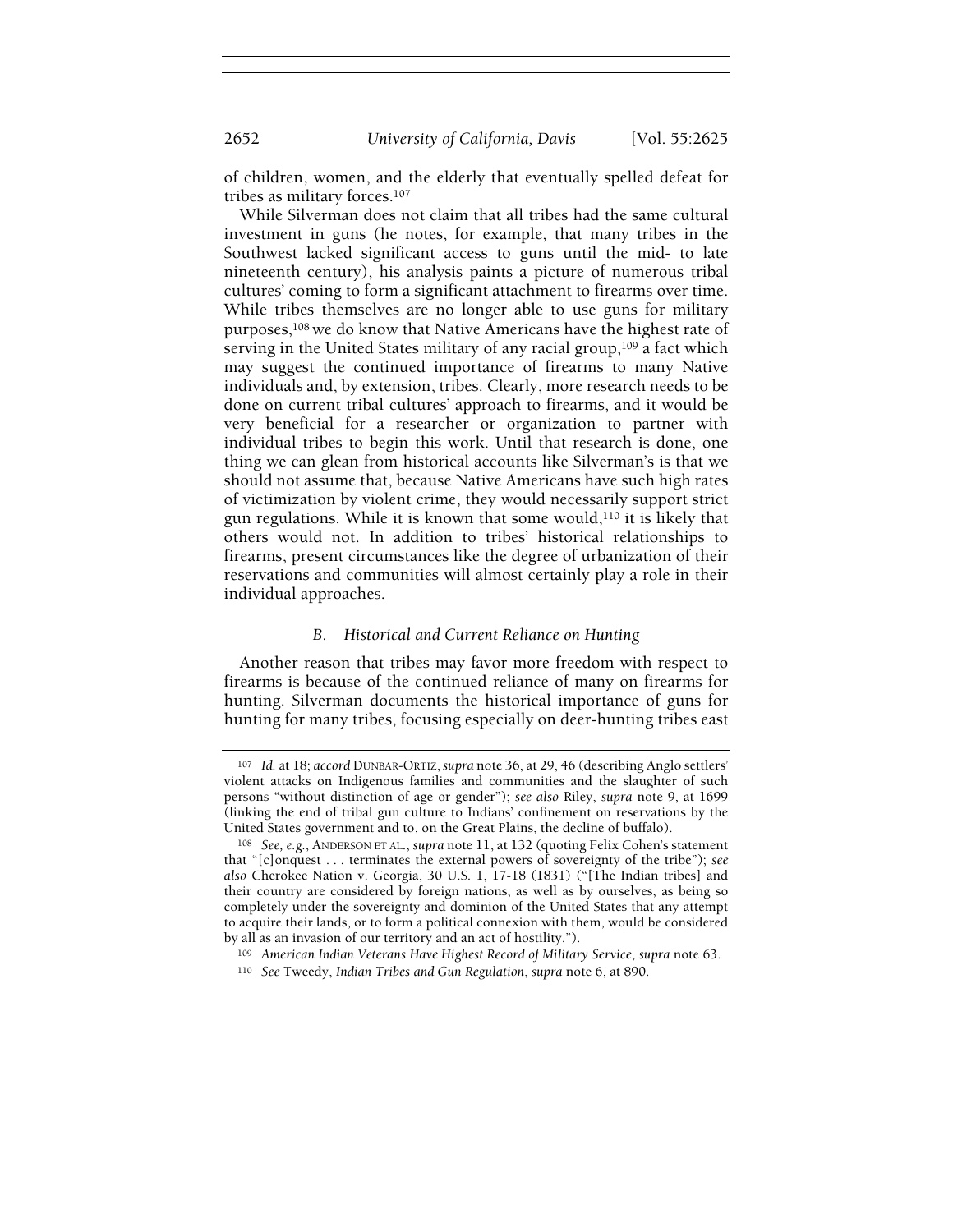of the Mississippi, caribou- and moose-hunting tribes near Hudson Bay, and later, when guns became more technologically advanced, buffalohunting tribes on the Plains.<sup>111</sup> Tribal cultures are not static, and hunting tribes that began to rely on guns for hunting later than the periods on which Silverman focuses may now also be very attached to the use of guns for hunting. Conversely, it is possible that hunting has decreased in importance for some tribes that historically relied on it.

Tribes that have reservations are generally understood to have hunting rights within their reservation borders, whether or not the applicable law reserving the reservation mentions such rights.<sup>112</sup> Additionally, some tribes, particularly those in the Great Lakes region and in the Pacific Northwest, have recognized off-reservation hunting rights, which include access rights to non-tribal lands.113 Furthermore, tribes may regulate their members in the exercise of such rights, both on- and off-reservation, and state regulation of tribal members in the exercise of such rights is limited to situations in which the resource at issue is held in common by the tribes and the state and such regulation is necessary for conservation.114 Moreover, tribal members are not limited to traditional tools for harvest and may employ firearms for hunting.<sup>115</sup> It follows that tribes that continue to have robust hunting cultures are more likely to want to ensure that their firearm regulations will be flexible enough to preserve the right to use firearms effectively in hunting on the reservation and, for tribes that have such rights, offreservation as well.<sup>116</sup>

One indication of changing tribal mores with respect to firearms is the greater prevalence of female hunters in some tribes in the present day. Silverman states that, among Native Americans, firearm use was virtually exclusively a male prerogative during the historical periods

<sup>111</sup> SILVERMAN, supra note 50, at 9.

<sup>112</sup> COHEN, supra note 11, § 18.03.

<sup>113</sup> Id. § 18.04. Additional tribes may have off-reservation treaty hunting rights that have not yet been fully defined. See, e.g., Navajo Treaty of 1868, Navajo Nation-U.S., art. IX, June 1, 1868, 15 Stat. 667 ("[The Navajo] retain the right to hunt on any unoccupied lands contiguous to their reservation, so long as the large game may range thereon in such numbers as to justify the chase.").

<sup>114</sup> COHEN, supra note 11, §§ 18.03, 18.04.

<sup>115</sup> Id. § 18.04(2)(b).

<sup>116</sup> See, e.g., Ruth Hopkins, Indian Country and the Second Amendment, INDIAN COUNTRY TODAY (Oct. 3, 2012), https://indiancountrytoday.com/archive/indiancountry-and-the-second-amendment [https://perma.cc/5MBB-XE7X] (reflecting the views of the author about the Second Amendment, the need for firearms for hunting, and the relationship between firearms and tribal sovereignty).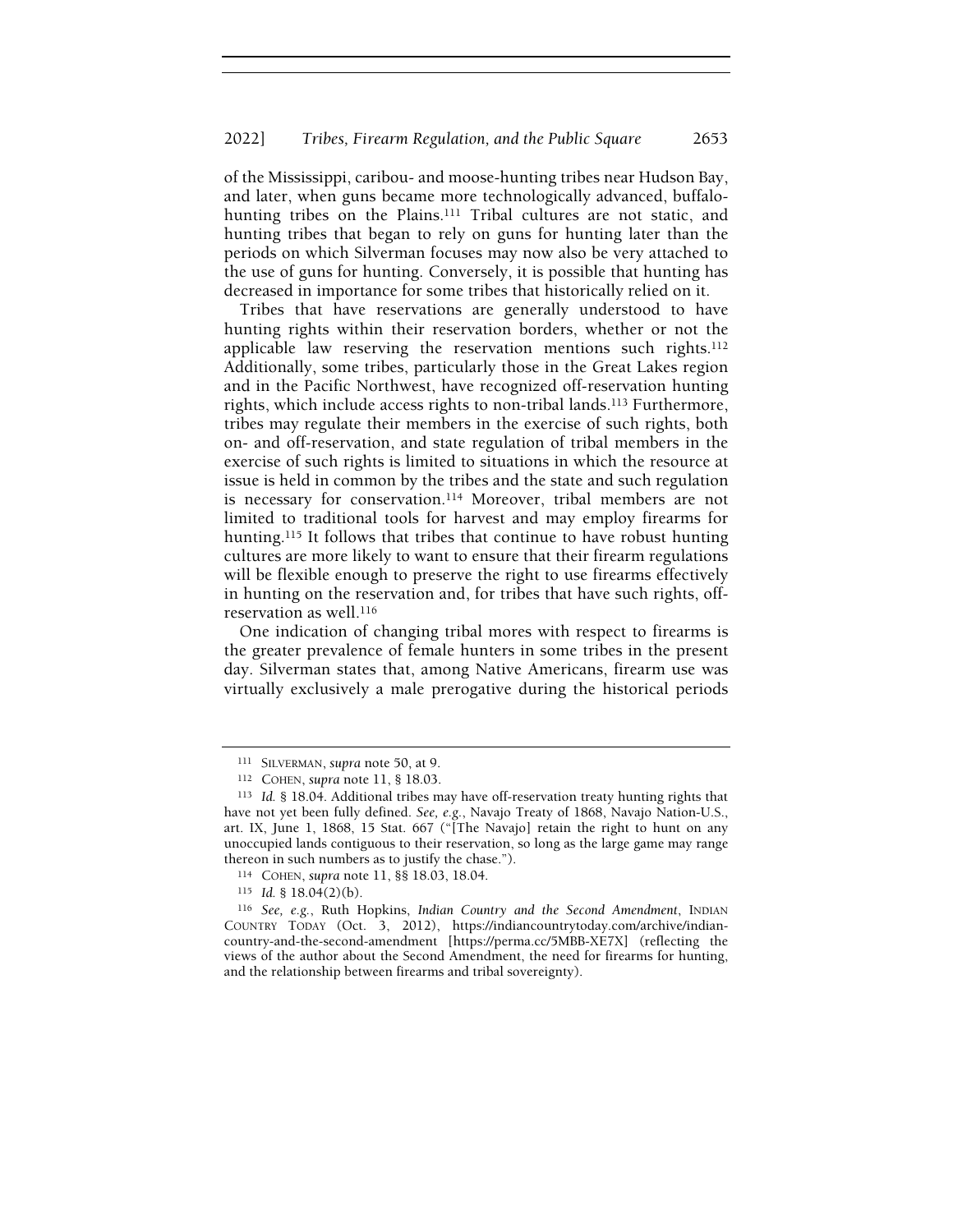that he studied.117 While I am not aware of data on the current prevalence of Native female hunters, I did come across two examples of such hunters in my research. First, Muckleshoot citizen Renee Davis, who was killed by police in 2016, was a hunter who exercised her Tribe's treaty rights, and this was one of the reasons that she owned a gun.118 Secondly, Native writer and attorney Ruth Hopkins, who is of Sisseton-Wahpeton, Mdewakanton, and Hunkpapa heritage, wrote an opinion piece on the importance of firearms to tribal communities in which she stated: "I enjoy hunting too, so I own firearms."119 She further explained that she now hunts for her father because he is no longer physically able to do so.120 These examples illustrate that some tribal cultures are changing to accommodate women who wish to continue their tribes' hunting traditions. This change is undoubtedly only one example of how tribal traditions with respect to hunting have changed over time, and, just as all cultures change, tribal cultures will continue to do so.

#### IV. TRIBAL LAWS

I previously documented a variety of tribal laws, including: (1) codification of the right to bear arms, which tended to be explicitly qualified in many instances; (2) prohibitions on certain gun types, characteristics, and related equipment; (3) permit requirements; (4) restrictions on carrying concealed and/or loaded weapons; (5) statusbased restrictions pertaining, for example, to felons and persons adjudged mentally incompetent; and, finally, (6) restrictions on carrying guns in certain places, including in or near buildings owned by or under the control of the applicable tribe, at a specific tribal park, and

<sup>117</sup> SILVERMAN, supra note 50, at 10-11.

<sup>118</sup> Golden, supra note 88; see also David Kroman, Seattle Caught Between Tribal Rights and Protecting Its Water Supply, CROSSCUT (Oct. 26, 2018), https://crosscut.com/2018/10/seattle-caught-between-tribal-rights-and-protecting-itswater-supply [https://perma.cc/VZ26-P88L] (discussing the Muckleshoot Indian Tribe's treaty hunting rights); Rae Rose, Remembering Renee Davis: Mother, Cultural Advocate, Victim of Police Violence by Rae Rose, LAST REAL INDIANS (Oct. 20, 2020), https://lastrealindians.com/news/2020/10/19/clbjzukyi1heyvfm8dap7lsh4unm9r [https://perma.cc/YD44-NEBF] ("Renee took back her culture by hunting, fishing, and learning all she could learn of her Coast Salish heritage."); Complaint, supra note 90, at ¶ 16 (referencing the fact that police were told that Ms. Davis owned both "a hunting rifle and a pistol"). Another reason that Ms. Davis had a firearm was so that she would have a means of defense against a physically abusive ex-boyfriend who had recently been released from prison. Brief of Appellant, supra note 90, at \*3.

<sup>119</sup> Hopkins, supra note 116.

<sup>120</sup>  $Id$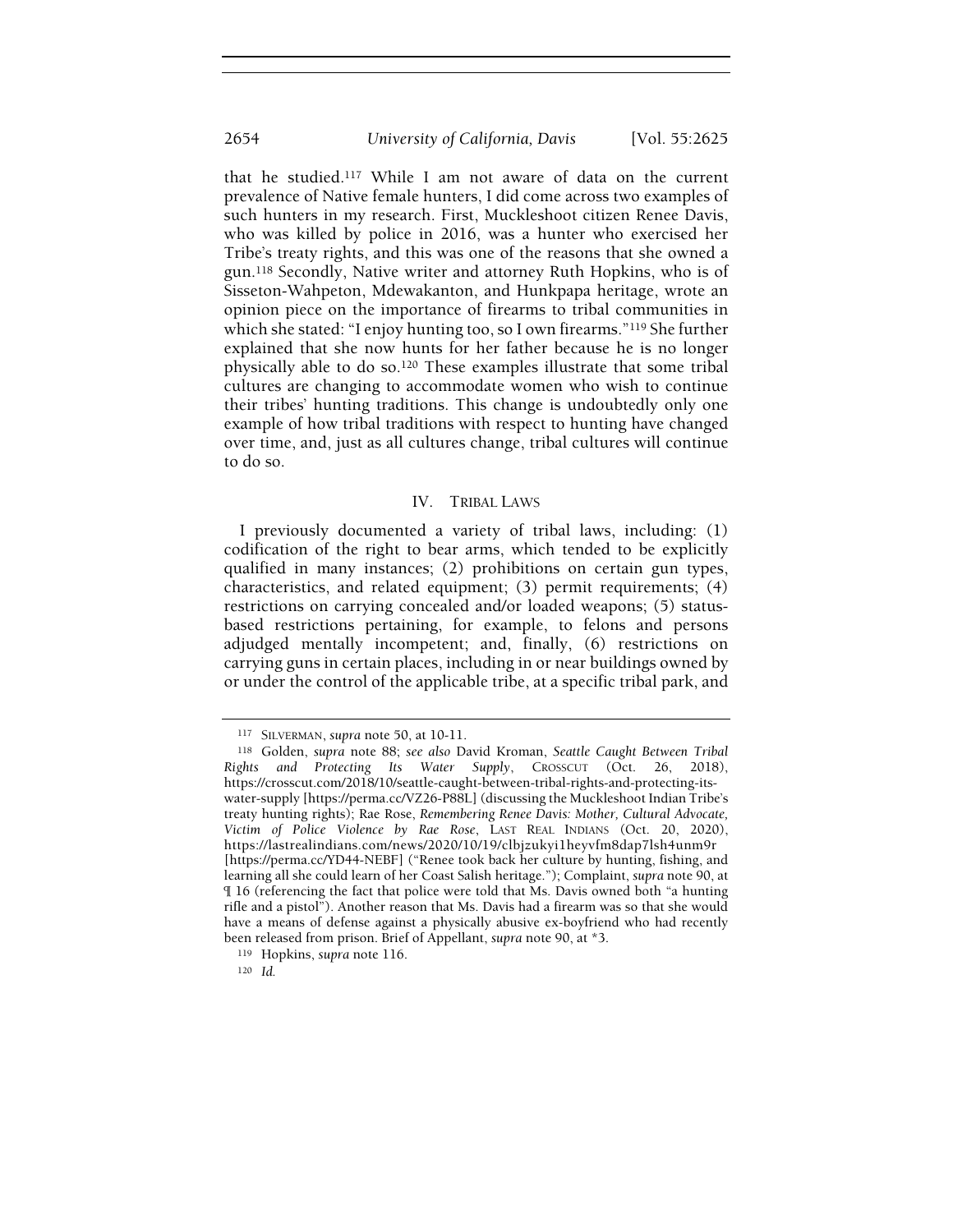at tribal events.121 I also explained that one tribe had considered enacting a gun ban and that one tribe had had such a ban in the past and further suggested that the controversial nature of gun regulations may be influencing tribes to refrain from stringently regulating firearms and encouraging them to instead focus on relatively modest regulations.<sup>122</sup>

My purpose in this part is to expand on my previous research relating to restrictions on carrying guns in certain places and to further explore restrictions on displaying guns in a threatening manner.123 These two types of restrictions dovetail with our current national debate about the use of, and display of, guns in the public square,<sup>124</sup> and tribal approaches to them shed light on how some tribes might respond to that debate, although, as noted previously, the diversity of tribal cultures and tribal policy approaches should always be kept in mind.

## A. Prohibitions on Carrying Firearms in Tribal Buildings and Other Areas

My previous research discussed laws enacted by the Salt River Pima Maricopa Indian Community, the Confederated Tribes of the Grand Ronde Community, and the Squaxin Island Tribe pertaining to carrying firearms in (or near) tribal buildings and in related contexts such as at tribal events.125 While each of these tribal laws was constructed slightly differently, they were similar in scope.126 I also looked at a Navajo law

<sup>121</sup> Tweedy, Indian Tribes and Gun Regulation, supra note 6, at 889-92, 891 n.34. My previous research revealed one ban on carrying concealed weapons, enacted by the Absentee-Shawnee Tribe of Oklahoma. Id. at 891 n.31. Two additional tribes appear to have such a ban in place, with an exception for law enforcement officers. POARCH BAND OF CREEK INDIANS CODE § 8-6-17 (2016); SNOQUALMIE TRIBAL CODE tit. 7.1, ch. 10, § 1.

<sup>122</sup> Tweedy, Indian Tribes and Gun Regulation, supra note 6, at 890. The reason that tribes can consider passing gun bans is that they are not bound by the Second Amendment. See id. at 899-900 (explaining the Second Amendment's lack of applicability to tribes and the absence of any federal statutory obligation in the Indian Civil Rights Act, 25 U.S.C. § 1302, requiring tribes to respect a right to bear arms).

<sup>123</sup> This research is more of a sampling and is not intended to be exhaustive. For a discussion of the difficulties inherent in amassing a comprehensive picture of tribal laws, see Ann E. Tweedy, Tribal Laws & Same-Sex Marriage: Theory, Process, and Content, 46 COLUM. HUM. RTS. L. REV. 104, 108-09 (2015).

<sup>124</sup> See generally BLOCHER & SIEGEL, supra note 6 (arguing that recognition of the fact "that [the] government regulates guns to prevent social as well as physical harms is a critical first step in building a constitutional democracy in which citizens have equal claims to security and to the exercise of liberties").

<sup>125</sup> Tweedy, Indian Tribes and Gun Regulation, supra note 6, at 891 n.34.

<sup>126</sup> See id.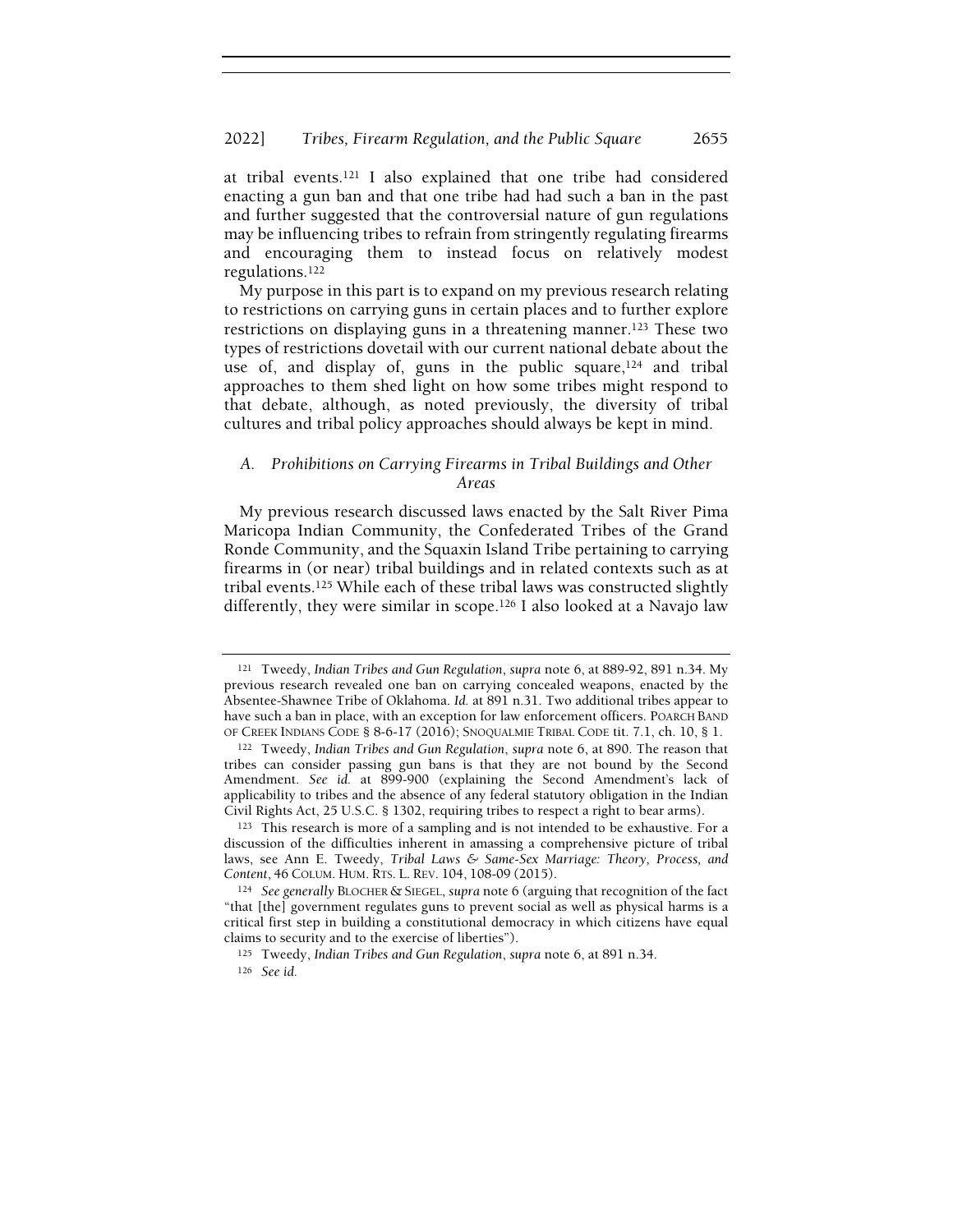restricting the carrying and use of firearms in Marble Canyon Navajo Nation Park.<sup>127</sup>

Additional laws relating to firearms and public buildings include a Ponca Tribe of Nebraska ordinance prohibiting possession of firearms and other deadly weapons "in any public Ponca Tribe of Nebraska building, facilities, or vehicles"128 and a Confederated Tribes of Siletz Indians provision prohibiting possession "of a destructive device or loaded or unloaded firearm" in a public building.<sup>129</sup> Laws that were similar but somewhat more limited included a Little River Band of Ottawa Indians regulation prohibiting employees from bringing unauthorized firearms to work and from possessing them in Tribal facilities130 and a provision from the Yurok Tribe's gaming compact with California prohibiting any person (except for law enforcement personnel) from possessing firearms in the gaming facility.<sup>131</sup>

Two other tribal laws prohibited possession and use of firearms in cemeteries,132 and another tribe, similar in approach to Navajo's restrictions on firearms in the Marble Canyon Navajo Nation Park, prohibited the discharge of firearms into, in, or across a specific preserve.<sup>133</sup>

## B. Prohibitions on Display of Guns in a Threatening Manner

Several tribes have restrictions of varying strictness in place relating to displaying firearms. The goal of such laws appears to be protecting public safety by "preventing the social as well as physical injuries that guns can inflict," including threats and intimidation.134 The most restrictive of these that I found is a Little Traverse Bay Bands of Odawa Resolution requiring that non-members not possess a gun within fee or trust lands on the reservation unless doing so is legal under state and/or federal law and the firearm is either unloaded and fully enclosed within a firearm case or unloaded and in a closed portion of a vehicle.<sup>135</sup>

<sup>127</sup> Id. at 889 & n.19.

<sup>128</sup> PONCA TRIBE OF NEB. CODE § 1-9-2(1) (2010).

<sup>129</sup> SILETZ TRIBAL CODE § 12.123 (2005).

<sup>130</sup> LITTLE RIVER BAND OF OTTAWA INDIANS REGUL. R600, ch. IX, § 9.1(k) (2006).

<sup>131</sup> Tribal-State Gaming Compact, Yurok Tribe-State of Cal., Aug. 29, 2006, § 12.8.

<sup>132</sup> 12 GRAND TRAVERSE BAND CODE § 1108(a)(6) (2018); ONEIDA TRIBE OF WIS. CODE ch. 75.8-1(f) (2010).

<sup>133</sup> SWINOMISH TRIBAL CODE § 2-03.200(K) (2021).

<sup>134</sup> BLOCHER & SIEGEL, supra note 6, at 3.

<sup>135</sup> LITTLE TRAVERSE BAY BANDS OF ODAWA RESOL. 010806-02 (2005). Given the extent to which Native Americans are victimized by violent crime and the proportion of such crimes that are perpetrated by non-Natives, it is reasonable for tribes to respond by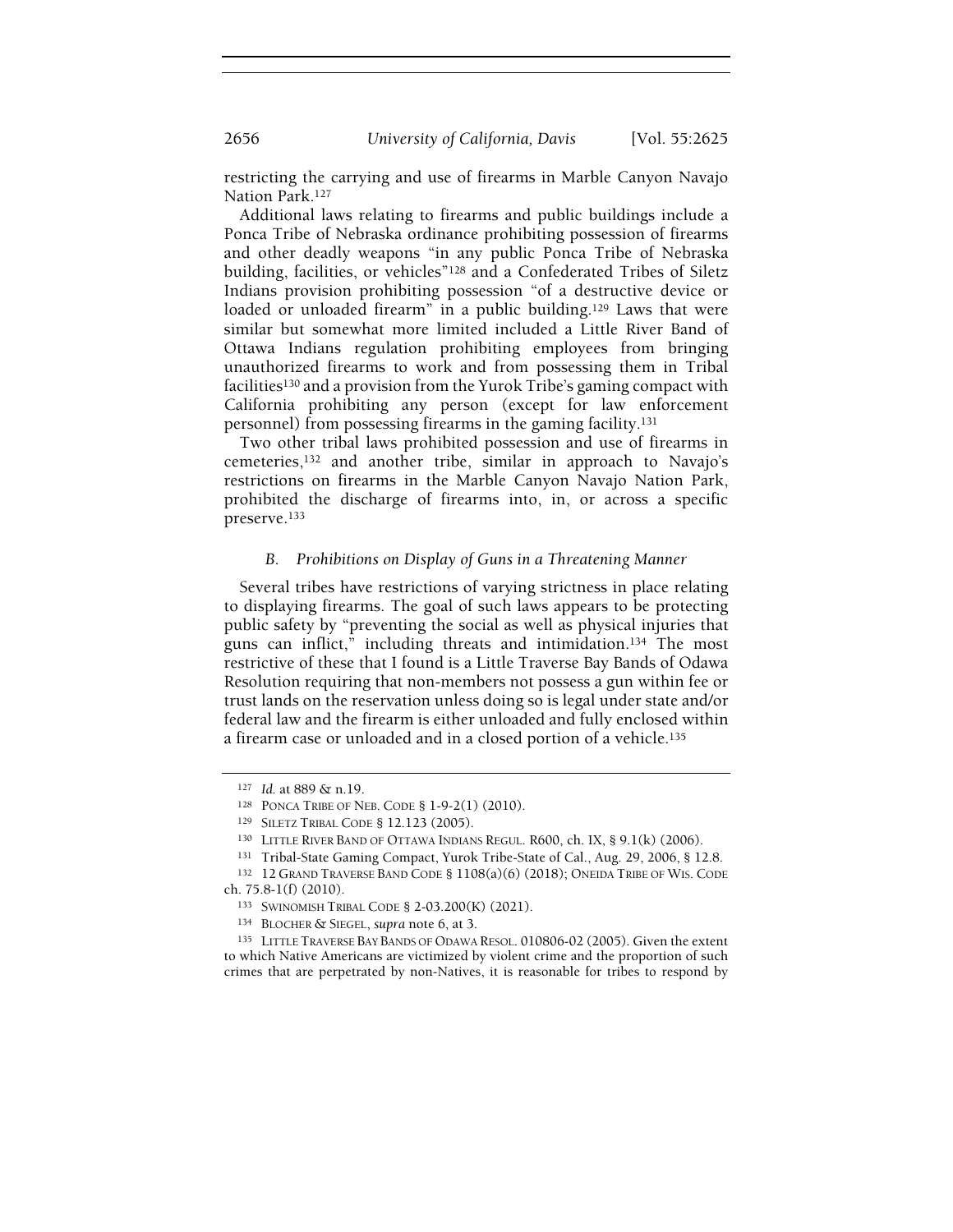The Siletz Tribe prohibits paramilitary activity, which it defines as "[e]xhibiting, displaying, or demonstrating the use or making of [a] firearm . . ." with the intent or knowledge that it "will be unlawfully used in a civil disorder," as well as "[a]ssembling with one or more persons for purpose of training with or practicing with such firearm . . ."136 Finally, two tribes prohibit displaying a firearm in such a way as to intimidate another person. The Northern Arapaho Tribe prohibits "[k]nowingly point[ing] or display[ing] a firearm or other weapon at or in the direction of another, whether or not the person believes the firearm is loaded,"137 and Snoqualmie Indian Tribe prohibits "display[ing] or draw[ing] any firearm . . . apparently capable of producing bodily harm" so as to "manifest[] an intent to intimidate another" or to "warrant[] alarm for the safety of others  $\dots$ ."<sup>138</sup>

These restrictions on the use and possession of firearms in tribal buildings and in other sensitive areas, as well as the restrictions on displaying firearms in a threatening way, tend to suggest, at least for the tribes that have enacted such laws, a restrained and judicious approach to firearms that is in line with states that similarly wish to enact moderate firearm regulations to minimize danger while at the same time allowing for the use of firearms for legitimate purposes commensurate with public safety. Given that tribes often tend to be concerned about the social welfare of their citizens rather than focusing primarily on furthering individual gain, these tribes' restrictions on firearms in sensitive areas and prohibitions on display of guns in a threatening

stringently regulating non-members' use and possession of firearms. See Tweedy, Hostile Indian Tribes, supra note 5, at 753-54; Tweedy, Indian Tribes and Gun Regulation, supra note 6, at 900-902 & associated notes and sources cited therein; supra note 14 and sources cited therein. At the same time, this approach could be risky in that it could potentially lead to judicial backlash. Tweedy, Indian Tribes and Gun Regulation, supra note 6, at 902-04 & 904 n.99.

<sup>136</sup> SILETZ TRIBAL CODE § 12.127 (2005).

<sup>137</sup> NORTHERN ARAPAHO CODE tit. 20, § 305(a)(2) (2016).

<sup>138</sup> SNOQUALMIE TRIBAL CODE tit. 7, ch. 1, § 10.3(a). A similar concern for preventing both social injuries due to threats and intimidation and physical injuries may be behind the Rosebud Sioux Tribe's law criminalizing possession of a firearm while intoxicated. See Rosebud Sioux Tribe v. Luxon, at 1 (Oct. 30, 2009, as amended Feb. 11, 2009), https://libguides.law.usd.edu/ld.php?content id=36906691 [https://perma.cc/24TZhttps://libguides.law.usd.edu/ld.php?content\_id=36906691 GTEW] (describing charges at issue and analyzing issues on appeal). The Navajo Nation's focus on peacefulness in its statutory right to bear arms also appears to be designed to protect against both social and physical injuries. See Tweedy, Indian Tribes and Gun Regulation, supra note 6, at 889 n.21 (quoting Navajo Nation Bill of Rights § 6 as restricting "[t]he right of the people to keep and bear arms" to "peaceful purposes, and in a manner which does not breach or threaten the peace . . .").